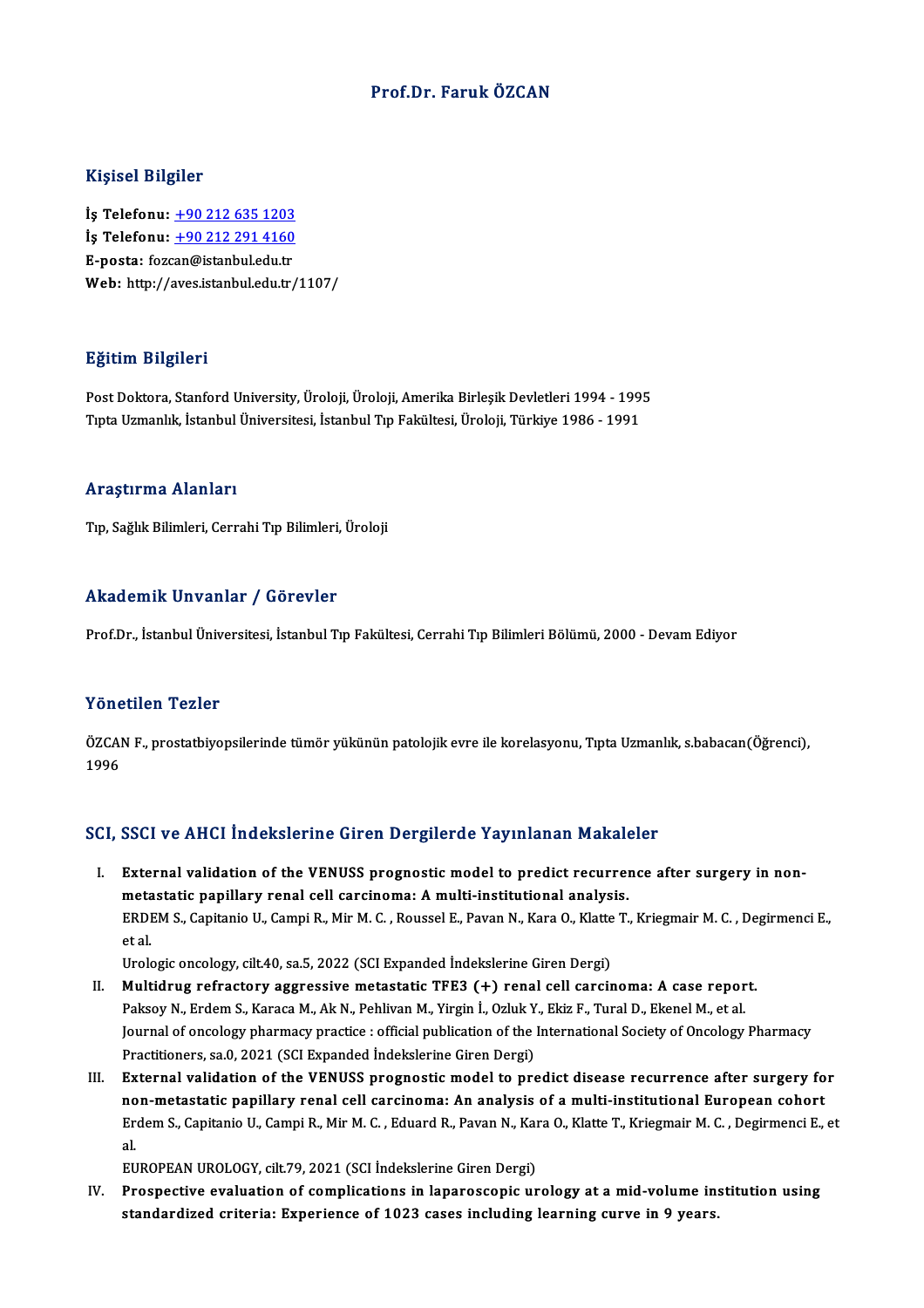ÖZCANF.

JOURNAL OF MINIMAL ACCESS SURGERY, cilt.12, sa.1, ss.33-40, 2016 (SCI İndekslerine Giren Dergi)

- ÖZCAN F.<br>JOURNAL OF MINIMAL ACCESS SURGERY, cilt.12, sa.1, ss.33-40, 2016 (SCI İndekslerine Giren Dergi)<br>V. Renal anastomosing hemangioma associated with end-stage renal disease: A case report<br>Perken N. Orkik V. Degan S. B JOURNAL OF MINIMAL ACCESS SURGERY, cilt.12, sa.1, ss.33-40, 2016 (SCI<br>Renal anastomosing hemangioma associated with end-stage rena<br>Berker N., Ozluk Y., Dogan S., Bakir B., Caliskan Y. K. , Ozcan F., Kilicaslan I.<br>VIRCHOWS Renal anastomosing hemangioma associated with end-stag<br>Berker N., Ozluk Y., Dogan S., Bakir B., Caliskan Y. K. , Ozcan F., Kilic<br>VIRCHOWS ARCHIV, cilt.467, 2015 (SCI İndekslerine Giren Dergi)<br>Use of a sombined retronoriton Berker N., Ozluk Y., Dogan S., Bakir B., Caliskan Y. K. , Ozcan F., Kilicaslan I.<br>VIRCHOWS ARCHIV, cilt467, 2015 (SCI Indekslerine Giren Dergi)<br>VI. Use of a combined retroperitoneoscopic and transperitoneal laparoscopic te
- VIRCHOWS ARCHIV, cilt467, 2015 (SCI İndekslerine Giren Dergi)<br>Use of a combined retroperitoneoscopic and transperitoneal lap<br>management of renal cell carcinoma with level I tumor thrombi.<br>Sanli O. Tofik T. Erdem S. Oktor T Use of a combined retroperitoneoscopic and tran<br>management of renal cell carcinoma with level I t<br>Sanli O., Tefik T., Erdem S., Oktar T. M. , Tunc M., Ozcan F.<br>Journal of minimal assess sursory, silt 0, sa 4, ss 169, 72 Sanli O., Tefik T., Erdem S., Oktar T. M. , Tunc M., Ozcan F.<br>Journal of minimal access surgery, cilt.9, sa.4, ss.168-72, 2013 (SCI Expanded İndekslerine Giren Dergi)
- VII. Laparoscopic excision of local recurrence of renal cell carcinoma. Journal of minimal access surgery, cilt.9, sa.4, ss.168-72, 2013 (SCI E<br>Laparoscopic excision of local recurrence of renal cell carci<br>Sanli O., Erdem S., Tefik T., Aytac O., Yucel O. B. , Oktar T. M. , Ozcan F.<br>ISLS : Jour JSLS : Journal of the Society of Laparoendoscopic Surgeons, cilt.16, ss.597-605, 2012 (SCI Expanded İndekslerine<br>Giren Dergi) Sanli O., Erde<br>JSLS : Journal<br>Giren Dergi)<br>LABABOSCO JSLS : Journal of the Society of Laparoendoscopic Surgeons, cilt.16, ss.597-605, 2012 (SCI Expand<br>Giren Dergi)<br>VIII. LAPAROSCOPIC RESECTION OF LOCAL RECURRENCE AFTER RADICAL NEPHRECTOMY<br>Organ E. Tofik T. Autre O. Erdom S.
- OzcanF.,TefikT.,AytacO.,ErdemS.,YücelB.,TuncM.,SanliO. LAPAROSCOPIC RESECTION OF LOCAL RECURRENCE AFTER RADI<br>Ozcan F., Tefik T., Aytac O., Erdem S., Yücel B., Tunc M., Sanli O.<br>JOURNAL OF ENDOUROLOGY, cilt.26, 2012 (SCI İndekslerine Giren Dergi)<br>A SIMPLE TECHNIQUE OF PERAIRING Ozcan F., Tefik T., Aytac O., Erdem S., Yücel B., Tunc M., Sanli O.<br>JOURNAL OF ENDOUROLOGY, cilt.26, 2012 (SCI İndekslerine Giren Dergi)<br>IX. — A SIMPLE TECHNIQUE OF REPAIRING PLEURAL INJURY DURING LAPAROSCOPIC RENAL SURGER
- JOURNAL OF ENDOUROLOGY, cilt.26, 2012 (SCI İndekslerine Giren Dergi)<br>A SIMPLE TECHNIQUE OF REPAIRING PLEURAL INJURY DURING I<br>Tefik T., Sanli O., Oktar T., Aliyev E., Erdem S., Ander H., Ozcan F.<br>JOURNAL OF ENDOUROLOGY, cil A SIMPLE TECHNIQUE OF REPAIRING PLEURAL INJURY DURING L<br>Tefik T., Sanli O., Oktar T., Aliyev E., Erdem S., Ander H., Ozcan F.<br>JOURNAL OF ENDOUROLOGY, cilt.26, 2012 (SCI İndekslerine Giren Dergi)<br>Inaxesesed risk of advanced Tefik T., Sanli O., Oktar T., Aliyev E., Erdem S., Ander H., Ozcan F.<br>JOURNAL OF ENDOUROLOGY, cilt.26, 2012 (SCI İndekslerine Giren Dergi)<br>X. Increased risk of advanced prostate cancer associated with MnSOD Ala-9-Val gene
- JOURNAL OF ENDOUROLOGY, cilt.26, 2012 (SCI İndekslerine<br>Increased risk of advanced prostate cancer associate<br>Kucukgergin C., Sanli O., Tefik T., Aydin M., Ozcan F., Seckin S.<br>MOLECULAR RIOLOGY RERORTS. cilt.29, sa.1, ss.19 Increased risk of advanced prostate cancer associated with MnSOD Ala-9-Val gene<br>Kucukgergin C., Sanli O., Tefik T., Aydin M., Ozcan F., Seckin S.<br>MOLECULAR BIOLOGY REPORTS, cilt.39, sa.1, ss.193-198, 2012 (SCI İndekslerine Kucukgergin C., Sanli O., Tefik T., Aydin M., Ozcan F., Seckin S.<br>MOLECULAR BIOLOGY REPORTS, cilt.39, sa.1, ss.193-198, 2012 (SCI İndekslerine Giren Dergi)<br>XI. Response Rates and Adverse Effects of Continuous Once-daily Su
- MOLECULAR BIOLOGY REPORTS, cilt.39, sa.1, ss.193-198, 2012<br>Response Rates and Adverse Effects of Continuous One<br>Renal Cell Carcinoma: A Single-center Study in Turkey<br>Vidir L. Son E. Bassran M. Ekonol M. Agasglu E. Darondol Response Rates and Adverse Effects of Continuous Once-daily Sunitinib in Patients wit<br>Renal Cell Carcinoma: A Single-center Study in Turkey<br>Yildiz I., Sen F., Basaran M., Ekenel M., Agaoglu F., Darendeliler E., Tunc H. M. Renal Cell Carcinoma: A Single-center Study in Turkey<br>Yildiz I., Sen F., Basaran M., Ekenel M., Agaoglu F., Darendeliler E., Tunc H. M. , Ozcan F., BAVBEK S.<br>JAPANESE JOURNAL OF CLINICAL ONCOLOGY, cilt.41, sa.12, ss.1380-1 Yildiz I., Sen F., Basaran M., Ekenel M., Agaoglu F., Darendeliler E., Tunc H. M. , Ozcan F., BAVBEK S.<br>JAPANESE JOURNAL OF CLINICAL ONCOLOGY, cilt.41, sa.12, ss.1380-1387, 2011 (SCI indekslerine Giren D.<br>XII. Tissue Reson
- JAPANESE JOURNAL OF CLINICAL ONCOLOGY, cilt.41, sa.12, ss.1380-138<br>Tissue Resonance Interaction Method (TRIMprob) has the poter<br>recognized tests in the screening protocols for prostate cancer XII. Tissue Resonance Interaction Method (TRIMprob) has the potential to be used alongside the recognized tests in the screening protocols for prostate cancer<br>Gokce O., Sanli O., Salmaslioglu A., Tunaci A., Ozsoy C., Ozcan recognized tests in the screening protocols for prostate cancer<br>Gokce O., Sanli O., Salmaslioglu A., Tunaci A., Ozsoy C., Ozcan F.<br>INTERNATIONAL JOURNAL OF UROLOGY, cilt.16, sa.6, ss.580-583, 2009 (SCI İndekslerine Giren D Gokce O., Sanli O., Salmaslioglu A., Tunaci A., Ozsoy C., Ozcan F.<br>INTERNATIONAL JOURNAL OF UROLOGY, cilt.16, sa.6, ss.580-583, 2009 (SCI İnextire review<br>XIII. Primary urethral plasmacytoma: A case report and literature re
- INTERNATIONAL JOURNAL OF UROLOGY, cilt.16, sa.6, s.<br>Primary urethral plasmacytoma: A case report an<br>Gokce O., Acar O., Tunc M., Kilicaslan I., Esen T., Ozcan F.<br>KAOUSUING JOURNAL OF MEDICAL SCIENCES, gilt.24, 3 Primary urethral plasmacytoma: A case report and literature review<br>Gokce O., Acar O., Tunc M., Kilicaslan I., Esen T., Ozcan F.<br>KAOHSIUNG JOURNAL OF MEDICAL SCIENCES, cilt.24, sa.5, ss.274-277, 2008 (SCI İndekslerine Giren Gokce O., Acar O., Tunc M., Kilicaslan I., Esen T., Ozcan F.<br>KAOHSIUNG JOURNAL OF MEDICAL SCIENCES, cilt.24, sa.5, ss.274-277, 2008 (SCI İndekslerine Giren Dergi)<br>XIV. The relationship between the expression of E-cadherin
- KAOHSIUNG JOURNAL OF MEDICAL SCIENCES, cilt.24, sa.<br>The relationship between the expression of E-cadl<br>high-grade stage T1 bladder urothelial carcinoma<br>Endemir E. Ozen E. Kiliseelan L. Berlaktes B. S., Ulyseels The relationship between the expression of E-cadherin and tumor recurrence and progression in<br>high-grade stage T1 bladder urothelial carcinoma<br>Erdemir F., Ozcan F., Kilicaslan I., Parlaktas B. S. , Uluocak N., Gokce O. INTERNATIONALUROLOGYANDNEPHROLOGY, cilt.39, sa.4, ss.1031-1037,2007 (SCI İndekslerineGirenDergi) Erdemir F., Ozcan F., Kilicaslan I., Parlaktas B. S. , Uluocak N., Gokce O.<br>INTERNATIONAL UROLOGY AND NEPHROLOGY, cilt.39, sa.4, ss.1031-1037, 2007 (SCI Inde<br>XV. Sarcomatoid chromophobe renal cell carcinoma with squamous d
- INTERNATIONAL UROLOGY AND NEP<br>Sarcomatoid chromophobe renal<br>Mete O., Kilicaslan I., Ozcan F., Uysal V.<br>PATHOLOGY silt 29, 826, 85,508,509 Sarcomatoid chromophobe renal cell carcinoma with squamous d<br>Mete O., Kilicaslan I., Ozcan F., Uysal V.<br>PATHOLOGY, cilt.39, sa.6, ss.598-599, 2007 (SCI İndekslerine Giren Dergi)<br>The effect of squamous and (or glandular dif
- Mete O., Kilicaslan I., Ozcan F., Uysal V.<br>PATHOLOGY, cilt.39, sa.6, ss.598-599, 2007 (SCI İndekslerine Giren Dergi)<br>XVI. The effect of squamous and/or glandular differentiation on recurrence, progression and survival PATHOLOGY, cilt.39, sa.6, ss.598-599<br>The effect of squamous and/or g<br>urothelial carcinoma of bladder<br>EPDEMIR E. TINC M. OZSP E. BARI The effect of squamous and/or glandular differentiation on recurrence, pro<br>urothelial carcinoma of bladder<br>ERDEMIR F., TUNC M., Ozcan F., PARLAKTAS B. S. , ULUOCAK N., Kilicaslan I., GOKCE O.<br>INTERNATIONAL UROLOCY AND NERH urothelial carcinoma of bladder<br>ERDEMIR F., TUNC M., Ozcan F., PARLAKTAS B. S. , ULUOCAK N., Kilicaslan I., GOKCE O.<br>INTERNATIONAL UROLOGY AND NEPHROLOGY, cilt.39, sa.3, ss.803-807, 2007 (SCI İndekslerine Giren Dergi)<br>Shou ERDEMIR F., TUNC M., Ozcan F., PARLAKTAS B. S., ULUOCAK N., Kilicaslan I., GOKCE O.<br>INTERNATIONAL UROLOGY AND NEPHROLOGY, cilt.39, sa.3, ss.803-807, 2007 (SCI Indekslerine Giren Dergi)<br>XVII. Should prostate cancer status b
- INTERNATIONAL UROLOGY AND NEPHROLOGY, cilt.39, sa.3, ss.803-807, 2007 (SCI Incorporation of the Should prostate cancer status be determined in patients undergoing radical SANLI O., ACAR O., CELTIK M., OKTAR T., KILICARASLA Should prostate cancer status be determined in patients undergoing radical cystom SANLI 0., ACAR 0., CELTIK M., OKTAR T., KILICARASLAN I., Ozcan F., TUNC M., ESEN T.<br>UROLOGIA INTERNATIONALIS, cilt.77, sa.4, ss.307-310, 200
- XVIII. A case of renal cell carcinoma with a natural history of 13 years<br>OZCAN F.. Kilicaslan I. UROLOGIA INTERNAT<br>A case of renal cell<br>OZCAN F., Kilicaslan I.<br>UPOLOGIA INTERNAT UROLOGIAINTERNATIONALIS, cilt.72, sa.2, ss.171-173,2004 (SCI İndekslerineGirenDergi)
	- XIX. Expression of E-cadherin in prostate cancer in formalin-fixed, paraffin-embedded tissues: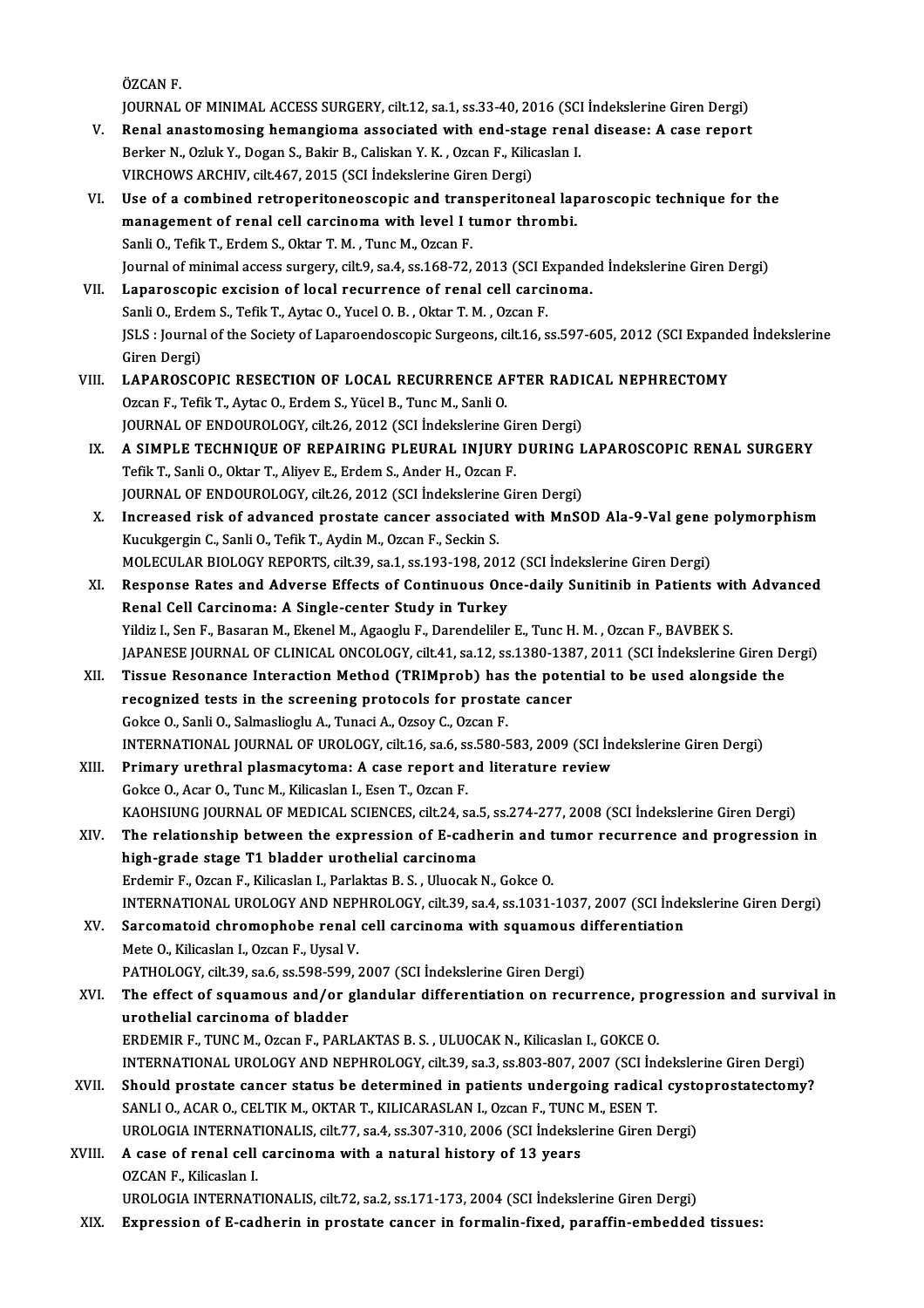correlation with pathological features KOKSAL I., OZCAN F., Kilicaslan I., TEFEKLI A. correlation with pathological features<br>KOKSAL I., OZCAN F., Kilicaslan I., TEFEKLI A.<br>PATHOLOGY, cilt.34, sa.3, ss.233-238, 2002 (SCI İndekslerine Giren Dergi)<br>Correlation of norinoural invesion on radical prestatestoru sp KOKSAL I., OZCAN F., Kilicaslan I., TEFEKLI A.<br>PATHOLOGY, cilt.34, sa.3, ss.233-238, 2002 (SCI İndekslerine Giren Dergi)<br>XX. Correlation of perineural invasion on radical prostatectomy specimens with other pathologic<br>nuces

- PATHOLOGY, cilt.34, sa.3, ss.233-238, 20<br>Correlation of perineural invasion<br>prognostic factors and PSA failure<br>Ozsan F Correl<mark>a</mark><br>progno:<br>Ozcan F.<br>FUROPE prognostic factors and PSA failure<br>Ozcan F.<br>EUROPEAN UROLOGY, cilt.40, sa.3, ss.308-312, 2001 (SCI İndekslerine Giren Dergi)<br>Lymph nodal involvement by renal angiemyelinems Ozcan F.<br>EUROPEAN UROLOGY, cilt.40, sa.3, ss.308-312, 2001 (SCI İndekslerine<br>XXI. Lymph nodal involvement by renal angiomyolipoma<br>KOKSAL I., TUNC M., Kilicaslan I., ANDER H., OZCAN F., KAPLANCAN T.
- EUROPEAN UROLOGY, cilt.40, sa.3, ss.308-312, 2001 (SCI İndekslerine<br>Lymph nodal involvement by renal angiomyolipoma<br>KOKSAL I., TUNC M., Kilicaslan I., ANDER H., OZCAN F., KAPLANCAN T.<br>INTERNATIONAL JOURNAL OF UROLOGY silt INTERNATIONAL JOURNALOFUROLOGY, cilt.7, sa.10, ss.386-389,2000 (SCI İndekslerineGirenDergi)

### Diğer Dergilerde Yayınlanan Makaleler

- Iğer Dergilerde Yayınlanan Makaleler<br>I. Von Hippel-Lindau Sendromu'nda Böbrek Tümörlerinin Yönetimi: Aynı Soyağacından Bir Aile İle Tek<br>Marker Denevimi, The Management of Kidney Tumors in Ven Hinpel Lindey Syndromey Single Merkez Deneyimi, The Management of Kidney Tumors in Von Hippel-Lindau Syndrome: Single Center<br>Experience With A Family From Same Pedigree Von Hippel-Lindau Sendromu'nda Böbrek Tümö<br>Merkez Deneyimi, The Management of Kidney T<br>Experience With A Family From Same Pedigree<br>EPDEM S, VERER S, SANLLMÖ, ÖZGAN E ERDEMS.,VEREPS.,ŞANLIM.Ö. ,ÖZCANF. THE NEW JOURNAL OF UROLOGY, cilt.14, sa.2, ss.125-136, 2019 (Diğer Kurumların Hakemli Dergileri)
- II. INFRARENAL INFERIOR VENA CAVA CANNULATION DURING THE RESECTION OF RENAL TUMORS EXTENDING INTO THE RIGHT HEART - NO NEED FOR HYPOTHERMIC TOTAL CIRCULATORY ARREST Ugurlucan M., Oztas D. M., Erdem S., Ekiz F., Sungur Z., Erginel B., Sanli O., Ozcan F., Ander A. H., Nane I., et al. EXTENDING INTO THE RIGHT HEART - NO NEED FOR HYPOTHERMIC TOTAL CIRCULATORY ARREST<br>Ugurlucan M., Oztas D. M. , Erdem S., Ekiz F., Sungur Z., Erginel B., Sanli O., Ozcan F., Ander A. H. , Nane I., et al.<br>JOURNAL OF ISTANBUL Ugurlucan M., Oztas D. M. , Erder<br>JOURNAL OF ISTANBUL FACULT<br>(ESCI İndekslerine Giren Dergi)<br>Ven Hinnel Lindeu Sendreur I I. JOURNAL OF ISTANBUL FACULTY OF MEDICINE-ISTANBUL TIP FAKULTESI DERGISI, cilt.82, sa.2, ss.75-80, 2019<br>(ESCI İndekslerine Giren Dergi)<br>III. Von Hippel-Lindau Sendroumu'nda Böbrek Tümörlerinin Yönetimi: Aynı Soyağacında
- (ESCI İndekslerine Giren Dergi)<br>III. Von Hippel-Lindau Sendroumu'nda Böbrek Tümörlerinin Yönetimi: Aynı Soyağacından Bir Aile İle<br>Tek Merkez Deneyimi ERDEMS.,ŞANLIM.Ö. ,VEREPS.,ÖZCANF. YENİ ÜROLOJİ DERGİSİ, cilt.14, sa.2, ss.125-136, 2019 (Diğer Kurumların Hakemli Dergileri)
- IV. Sağ Atriuma UzanımGösteren Renal Tümörlerde İnfrarenal Vena Kava İnferior Kanulasyonu YENİ ÜROLOJİ DERGİSİ, cilt.14, sa.2, ss.125-136, 2019 (Diğer Kur<br>Sağ Atriuma Uzanım Gösteren Renal Tümörlerde İnfrarer<br>Hipotermik Dolaşım Durdurulmasını Engelleyen Yöntem<br>Hävrkeen M. Didem Melis Ö. EPDEM S. Ekiz E. Zenrin Sağ Atriuma Uzanım Gösteren Renal Tümörlerde İnfrarenal Vena Kava İnferior Kanulasyonu –<br>Hipotermik Dolaşım Durdurulmasını Engelleyen Yöntem<br>Uğurlucan M., Didem Melis Ö., ERDEM S., Ekiz F., Zerrin S., Erginel B., ŞANLI M. Hi<mark>po</mark><br>Uğur<br>et al.<br>ismal Uğurlucan M., Didem Melis Ö., ERDEM S., Ekiz F., Zerrin S., Erginel B., ŞANLI M. Ö. , ÖZCAN F., *A*<br>et al.<br>İSTANBUL TIP FAKÜLTESİ DERGİSİ, cilt.82, sa.2, ss.75-80, 2019 (Hakemli Üniversite Dergisi)<br>Petreperitaneassania per et al.<br>ISTANBUL TIP FAKÜLTESİ DERGİSİ, cilt.82, sa.2, ss.75-80, 2019 (Hakemli Üniversite Dergisi)<br>V. Retroperitoneoscopic nephrectomy has better perioperative outcomes than transperitoneal
- laparoscopic nephrectomy in obese patients Erdem S., Sanlı Ö., Tefik T., Oktar T. M., Ortac M., Karadenız M., Özcan F. TURKISHJOURNALOFUROLOGY, cilt.38, ss.80-87,2012 (ESCI İndekslerineGirenDergi)
- VI. Relation between intravesical prostate protrusion and prostate volume and their clinical effects in patients with benign prostate hyperplasia ZORBAO.Ü. ,ŞANLIM.Ö. ,AKBULUTM.F. ,AKYOL Y.,ÇEKREZİB.,ÖZCANF. TURKISH JOURNAL OF UROLOGY, cilt.34, sa.2, ss.224-230, 2008 (Diğer Kurumların Hakemli Dergileri)

#### Kitap & Kitap Bölümleri

- I. Robotik Radikal Nefrektomi ÖZCANF.,AYDINA.B. ,ŞANLIM.Ö. Robotik Radikal Nefrektomi<br>ÖZCAN F., AYDIN A. B. , ŞANLI M. Ö.<br>Robotik Üroloji, Apaydın Erdal, Editör, Türkiye Klinikleri Tıp Bilimleri Dergisi, Ankara, ss.15-17, 2021<br>Rodikal Sistektomi Sonnası Üriner Diversiyan
- II. Radikal Sistektomi Sonrası Üriner Diversiyon<br>ERDEM S. ÖZCAN F. Robotik Üroloji, Apay<br>**Radikal Sistektom**i<br>ERDEM S., ÖZCAN F.<br>Türk Üroloji Derneğ Türk Üroloji Derneği Türk Üroloji Akademisi Ürolojik Onkoloji Bülteni - Mesane Kanseri, Sakıp Erturhan, Editör,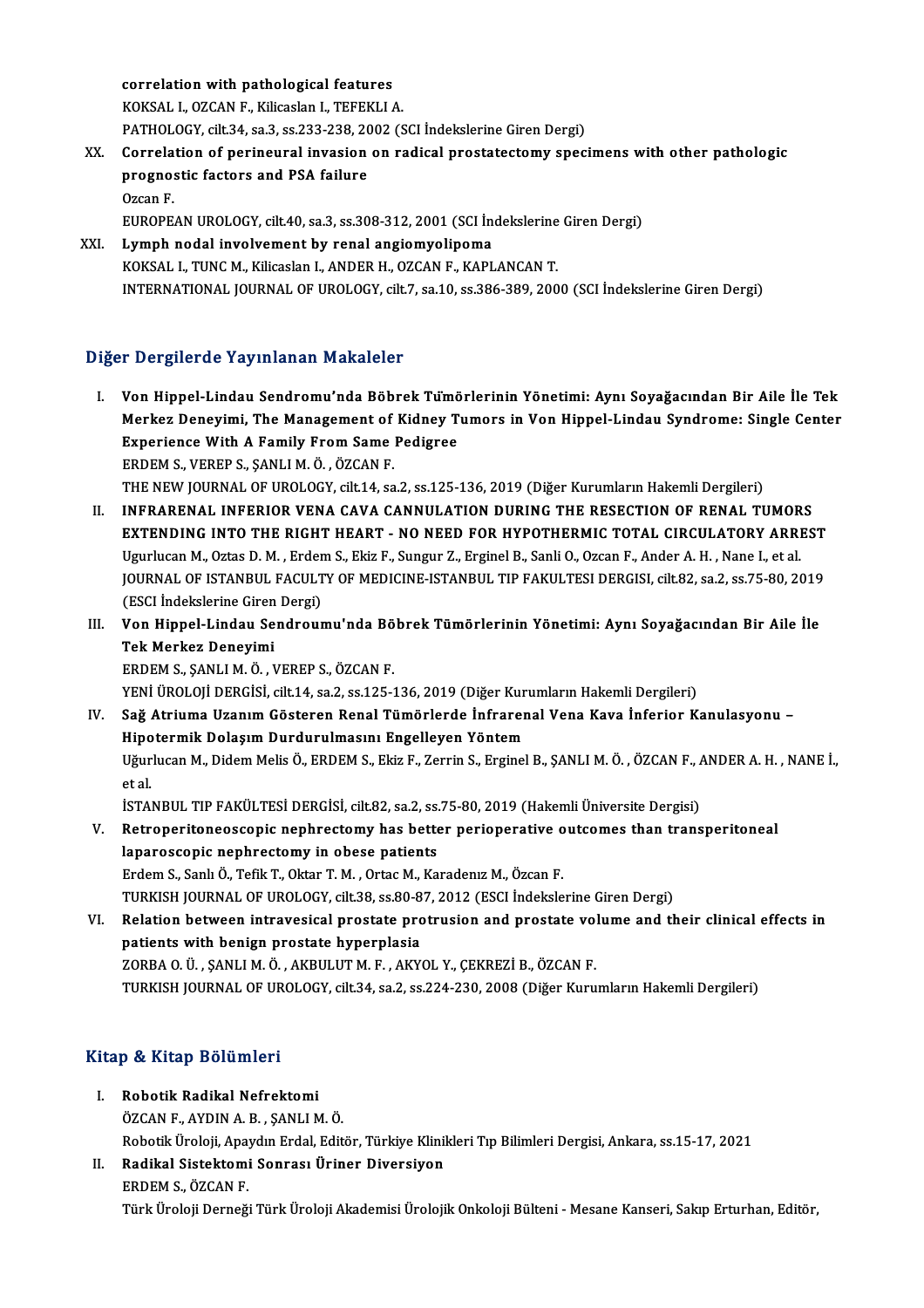## Hakemli Kongre / Sempozyum Bildiri Kitaplarında Yer Alan Yayınlar

akemli Kongre / Sempozyum Bildiri Kitaplarında Yer Alan Yayınlar<br>I. External validation of the VENUSS prognostic model to predict disease recurrence after surgery for<br>Ten metastatic papillary renal sell sarsinema: An analy External validation of the VENUSS prognostic model to predict disease recurrence after surgery for an analysis of a multiinstitutional European cohort<br>non-metastatic papillary renal cell carcinoma: An analysis of a multiin External validation of the VENUSS prognostic model to predict disease recurrence after surgery for<br>non-metastatic papillary renal cell carcinoma: An analysis of a multiinstitutional European cohort<br>ERDEM S., CAPITANIO U., non-metas<br>ERDEM S., (<br>M. C. , et al.<br>American L ERDEM S., CAPITANIO U., CAMPI R., CAMPI R., MIR M. C. , ROUSSEL E., PAVAN N., KARA Ö., KLATTE T., KRIEGMAI<br>M. C. , et al.<br>American Urological Association Annual Meeting 2021, ONLINE, Amerika Birleşik Devletleri, 10 - 13 Ey

M. C. , et al.<br>American Urological Association Annual Meeting 2021, ONLINE, Amerika Birleşik Devletleri, 10 - 13 Eylül 2021,<br>cilt,206, ss.283 American Urological Association Annual Meeting 2021, ONLINE, Amerika Birleşik Devletleri, 10 - 13 Eylül<br>cilt.206, ss.283<br>II. The diagnostic accuracy of Ga68 PSMA PET/CT on clinical lymph node staging before radical<br>prostat

cilt.206, ss.283<br>The diagnostic accuracy of Ga68 PSMA PET/CT on clinical lymph node staging before radical<br>prostatectomy in intermediate or high risk prostate cancer: The results of patient and lymph node<br>besed analyses The diagnostic<br>prostatectomy i<br>based analyses<br>Endom S. Has Sim prostatectomy in intermediate or high risk prostate cancer: The results of patient and lymph<br>based analyses<br>Erdem S., Has Şimşek D., Değirmenci M. E. , Aydın R., Bağbudar S., Özlük M. Y. , Şanlı Y., Şanlı M. Ö. , Özcan F.<br>

based analyses<br>Erdem S., Has Şimşek D., Değirmenci M. E. , Aydın R., Bağbudar S., Özlük M. Y. , Şanlı Y., Şanlı M. Ö. , Özcan F.<br>18th International Prostate Forum, 12 - 13 Aralık 2020, ss.34-35

III. Covid-19 pandemisinin günlük üroloji pratiğine etkisi: İlk 3 aylık dönemdeki çok merkezli 18th International Prostate Forum, 12 - 13 Aralık 2020, ss.34-35<br>Covid-19 pandemisinin günlük üroloji pratiğine etkisi: İlk 3 aylık dönemdeki çok merkezli<br>çalışmamız(Impact of the Covid-19 pandemic on daily urology practic Covid-19 pandemisi<br>çalışmamız(Impact<br>results in Istanbul)<br>CAKICLM C. TEMİZM çalışmamız(Impact of the Covid-19 pandemic on daily urology practice: First 3 months multicenter<br>results in Istanbul)<br>ÇAKICI M. Ç. , TEMİZ M. Z. , İPLİKÇİ A., ÖZGÖR F., AKSOY A. K. , ÖZER M., ERDEM S., KÜÇÜK E. V. , ÖTÜNÇT

results in Istanbul)<br>ÇAKICI M. Ç. , TEMİZ M. Z. , İP<br>MÜSLÜMANOĞLU A. Y. , et al.<br>29. Ulusal Üraleji Online Kana ÇAKICI M. Ç. , TEMİZ M. Z. , İPLİKÇİ A., ÖZGÖR F., AKSOY A. K. , ÖZER M., ERDEM S., KÜÇİ<br>MÜSLÜMANOĞLU A. Y. , et al.<br>29. Ulusal Üroloji Online Kongresi (Uluslararası Katılımlı), Türkiye, 17 - 21 Kasım 2020<br>Covid 19. nandam

MÜSLÜMANOĞLU A. Y. , et al.<br>19. Ulusal Üroloji Online Kongresi (Uluslararası Katılımlı), Türkiye, 17 - 21 Kasım 2020<br>19. Covid-19 pandemisinin günlük üroloji pratiğine etkisi: İlk 3 aylık dönemdeki çok merkezli çalışmamız 29. Ulusal Üroloji Online Kongresi (Uluslararası Katılımlı), Türkiye, 17 - 21 Kasım 2020<br>Covid-19 pandemisinin günlük üroloji pratiğine etkisi: İlk 3 aylık dönemdeki çok merkezli <sub>!</sub><br>Çakıcı M. Ç. , Temiz M. Z. , İplikçi A. Covid-19 pandemisinin<br>Çakıcı M. Ç. , Temiz M. Z. , İ<br>Müslümanoğlu A. Y. , et al.<br>29. Illusal Üralaji Online K Çakıcı M. Ç. , Temiz M. Z. , İplikçi A., Özgör F., Aksoy A. K. , Özer M., El<br>Müslümanoğlu A. Y. , et al.<br>29. Ulusal Üroloji Online Kongresi, 17 - 21 Kasım 2020, ss.520-523<br>Can preenerative Neutrephil (Lumpheevte Patie (NLP

Müslümanoğlu A. Y. , et al.<br>29. Ulusal Üroloji Online Kongresi, 17 - 21 Kasım 2020, ss.520-523<br>V. Can preoperative Neutrophil/Lymphocyte Ratio (NLR) predict Grade Group Upgrading (GGU) at<br>radical prestatestery? 29. Ulusal Üroloji Online Kongresi, 17 - 21 Kasım 2020, ss.520-523<br>Can preoperative Neutrophil/Lymphocyte Ratio (NLR) predict G:<br>radical prostatectomy?<br>Erdem S., Değirmenci M. E., Bağbudar S., Özlük M. Y., Şanlı M. Ö., Özc Can preoperative Neutrophil/Lymphocyte Ratio (NLR) predict G:<br>radical prostatectomy?<br>Erdem S., Değirmenci M. E. , Bağbudar S., Özlük M. Y. , Şanlı M. Ö. , Özcan F.<br>12th European Multidissiplinery Congress on Urologisal Con radical prostatectomy?<br>Erdem S., Değirmenci M. E. , Bağbudar S., Özlük M. Y. , Şanlı M. Ö. , Özcan F.<br>12th European Multidisciplinary Congress on Urological Cancers, 13 Kasım - 14 Aralık 2020, ss.118-122<br>The diagnestia ass

- Erdem S., Değirmenci M. E. , Bağbudar S., Özlük M. Y. , Şanlı M. Ö. , Özcan F.<br>12th European Multidisciplinary Congress on Urological Cancers, 13 Kasım 14 Aralık 2020, ss.118-122<br>VI. The diagnostic accuracy of Ga68 PSMA 12th European Multidisciplinary Congress on Urological Cancers, 13 Kasım - 14 Ara<br>The diagnostic accuracy of Ga68 PSMA PET-CT on clinical lymph node sta<br>prostatectomy in patients with intermediate or high risk prostate can The diagnostic accuracy of Ga68 PSMA PET-CT on clinical lymph node staging before radical<br>prostatectomy in patients with intermediate or high risk prostate cancer<br>Erdem S., Has Şimşek D., Değirmenci M. E. , Aydın R., Bağbu prostatectomy in patients with intermediate or high risk prostate cancer<br>Erdem S., Has Şimşek D., Değirmenci M. E. , Aydın R., Bağbudar S., Özlük M. Y. , Şanlı Y., Şanlı M. Ö. , Özcan<br>12th European Multidisciplinary Congre Erdem S., Has Şimşek D., Değirmenci M. E. , Aydın R., Bağbudar S., Özlük M. Y. , Şanlı Y., Şanlı M. Ö. , Özca<br>12th European Multidisciplinary Congress of Urological Cancers, 13 Kasım - 14 Aralık 2020, ss.134-13<br>11. Antioks
- 12th European Multidisciplinary Congress of Urological Cancers, 13 Kasım 14 Aralıl<br>Antioksidan Enzim Sistemine Ait Genlerin Protein Duzeylerinin Mesane Kar<br>Böyük A., Erdem S., Küçükgergin C., Tefik T., Özcan F., Seçkin G Antioksidan Enzim Sistemine Ait Genlerin Protein Duzeylerinin Mesane Kanseri İ<br>Böyük A., Erdem S., Küçükgergin C., Tefik T., Özcan F., Seçkin G. Ş. , Şanlı M. Ö. , Nane İ.<br>5. Ürolojik Cerrahi Kongresi-Online (Uluslararası Böyük A., Erdem S., Küçükgergin C., Tefik T., Özcan F., Seçkin G. Ş. , Şanlı M. Ö. , Nane İ.<br>5. Ürolojik Cerrahi Kongresi-Online (Uluslararası Katılımlı), 7 Kasım - 15 Aralık 2020, ss.97<br>VIII. İleri Yaş Ve Yuksek Komor

5. Ürolojik Cerrahi Kongresi-Online (Uluslararası Katılımlı), 7 Kasım - 15 Aralık 2020, ss.97<br>İleri Yaş Ve Yuksek Komorbidite İndeksi Olan Hastalarda Ureterokutanostomi T<br>Diversiyon Yontemidir İleri Yaş Ve Yuksek Komorbidite İndeksi Olan Hastala:<br>Diversiyon Yontemidir<br>Değirmenci M.E., Erdem S., Aydın A.B., Şanlı M.Ö., Özcan F.<br>5. Ürelejik Cerrebi Kongresi 7 - 15 Kesun 2020, ss 205

Değirmenci M. E. , Erdem S., Aydın A. B. , Şanlı M. Ö. , Özcan F.<br>5. Ürolojik Cerrahi Kongresi, 7 - 15 Kasım 2020, ss.295

- Değirmenci M. E. , Erdem S., Aydın A. B. , Şanlı M. Ö. , Özcan F.<br>5. Ürolojik Cerrahi Kongresi, 7 15 Kasım 2020, ss.295<br>IX. Radikal Sistektomi Oncesi Tur-T Patolojisinde Lenfovaskuler İnvazyonun Sağkalıma Olan Etkisi 5. Ürolojik Cerrahi Kongresi, 7 - 15 Kasım 2020, ss.295<br>**Radikal Sistektomi Oncesi Tur-T Patolojisinde Lenfovaskuler**<br>Böyük A., Erdem S., Aydın A. B. , Tefik T., Verep S., Özcan F., Şanlı M. Ö.<br>5. Ürolojik Cerrahi Kongresi Radikal Sistektomi Oncesi Tur-T Patolojisinde Lenfovaskuler İnvazyonun Sağkalım<br>Böyük A., Erdem S., Aydın A. B. , Tefık T., Verep S., Özcan F., Şanlı M. Ö.<br>5. Ürolojik Cerrahi Kongresi-Online (Uluslararası Katılımlı), 7 Ka Böyük A., Erdem S., Aydın A. B. , Tefik T., Verep S., Özcan F., Şanlı M. Ö.<br>5. Ürolojik Cerrahi Kongresi-Online (Uluslararası Katılımlı), 7 Kasım - 15 Aralık 2020, ss.124<br>X. Kasa İnvaze Olmayan Mesane Kanserinde Verilen İn
- 5. Ürolojik Cerrahi Kongresi-Online (Uluslararası Katılımlı), 7 Kasım 15 Aralık 2020<br>Kasa İnvaze Olmayan Mesane Kanserinde Verilen İntravezikal BCG Tedavis<br>Koruyucu Bir Role Sahip Midir? Çok Merkezli Bir Calışmanın Ön So Kasa İnvaze Olmayan Mesane Kanserinde Verilen İntravezikal BCG Tedavisi Covıd 19 Enfeksiyonunda<br>Koruyucu Bir Role Sahip Midir? Çok Merkezli Bir Calışmanın Ön Sonuçları<br>DEĞİRMENCİ M. E. ,ŞANLI M. Ö. , ERDEM S., ÇULPAN M., Ç Koruyucu Bi<br>DEĞİRMENCİ<br>ATUĞ F., et al.<br>5. Ünelejik Cer DEĞİRMENCİ M. E. , ŞANLI M. Ö. , ERDEM S., ÇULPAN M., ÇİLESİZ N., AYDIN R., TURAN S.<br>ATUĞ F., et al.<br>5. Ürolojik Cerrahi Kongresi-Online (Uluslararası Katılımlı), Türkiye, 7 - 15 Kasım 2020<br>Kasa İnvara Olmayan Masana Kansa

5. Ürolojik Cerrahi Kongresi-Online (Uluslararası Katılımlı), Türkiye, 7 - 15 Kasım 2020

ATUĞ F., et al.<br>5. Ürolojik Cerrahi Kongresi-Online (Uluslararası Katılımlı), Türkiye, 7 - 15 Kasım 2020<br>XI. Kasa İnvaze Olmayan Mesane Kanserinde Verilen İntravezikal Bcg Tedavisi Covıd 19 Enfeksiyonunda<br>Koruyucu Bir Role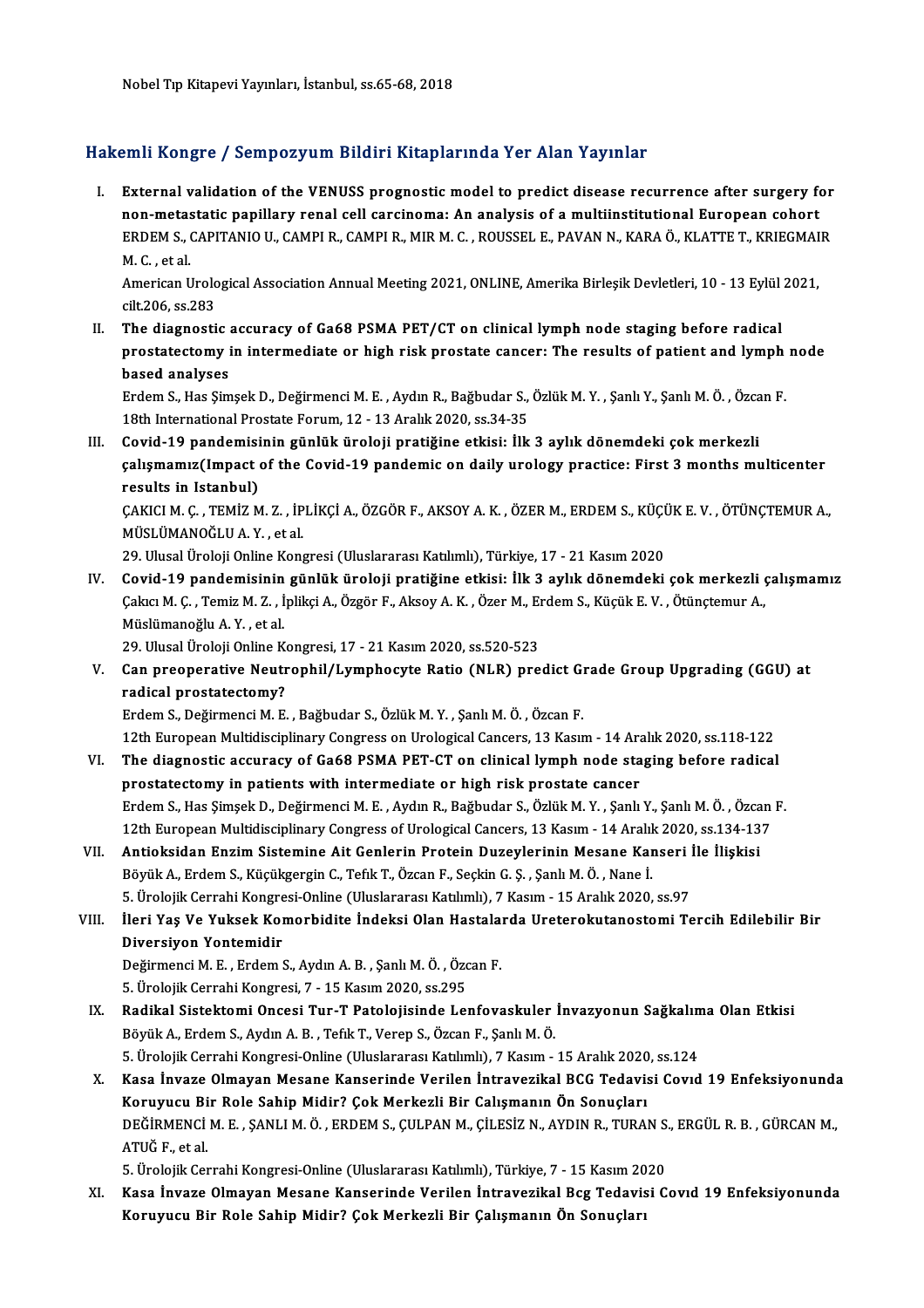Değirmenci M. E. , Şanlı M. Ö. , Erdem S., Çulpan M., Çilesiz N. C. , Aydın R., Turan S., Ergül R. B. , Gürcan M., Atuğ F., et<br>cl De<br>al.<br>E Değirmenci M. E. , Şanlı M. Ö. , Erdem S., Çulpan M., Çilesiz N. C. , Aydın R., Turan S., Ergi<br>al.<br>5. Ürolojik Cerrahi Kongresi-Online (Uluslararası Katılımlı), 7 - 15 Kasım 2020, ss.308<br>Senum Prestate Spesifis Antisen (PS

al.<br>3. Örolojik Cerrahi Kongresi-Online (Uluslararası Katılımlı), 7 - 15 Kasım 2020, ss.308<br>19 XII. Serum Prostate-Specific Antigen (PSA) values in patients with COVID-19 dis

Aydın A. B. , Şanlı M. Ö. , Erdem S., Medetalibeyoğlu A., Köse M., Ergül R. B. , Alp Göker E., Dönmez M. İ. , Özcan F.<br>10th Eurasian Urooncology Congress, 27 - 28 Haziran 2020, ss.141 Serum Prostate-Specific Antigen (PSA) values in patients with COVID-19 disease Aydın A. B. , Şanlı M. Ö. , Erdem S., Medetalibeyoğlu A., Köse M., Ergül R. B. , Alp Göker E., Dönmez M. İ. , Özc<br>10th Eurasian Urooncology Congress, 27 - 28 Haziran 2020, ss.141<br>XIII. The role of Ga68 PSMA PET-CT on c 10th Eurasian Ur<br>The role of Gate<br>prostatectomy<br>Erdom S. Hos Sin The role of Ga68 PSMA PET-CT on clinical lymph node staging in patients undergoing<br>prostatectomy<br>Erdem S., Has Şimşek D., Değirmenci M. E. , Bağbudar S., Özlük M. Y. , Şanlı Y., Şanlı M. Ö. , Özcan F.<br>10. Eurosian Uroopsel prostatectomy<br>Erdem S., Has Şimşek D., Değirmenci M. E. , Bağbudar S., Özlük M. Y<br>10. Eurasian Urooncology Congress, 27 - 28 Haziran 2020, ss.113<br>Can preenenstive Neutrephil (Lymphegyte ratio (NLP), pre Erdem S., Has Şimşek D., Değirmenci M. E. , Bağbudar S., Özlük M. Y. , Şanlı Y., Şanlı M. Ö. , Özcan F.<br>10. Eurasian Urooncology Congress, 27 - 28 Haziran 2020, ss.113<br>XIV. Can preoperative Neutrophil/Lymphocyte ratio 10. Eurasian Urooncology<br>Can preoperative Neutr<br>radical prostatectomy?<br>Erdem S. Değirmengi M. E Can preoperative Neutrophil/Lymphocyte ratio (NLR) predict gr<br>radical prostatectomy?<br>Erdem S., Değirmenci M. E. , Bağbudar S., Özlük M. Y. , Şanlı M. Ö. , Özcan F.<br>10th Eurosian Ureopselegy Congress, 27, 28 Hegiran 2020, s radical prostatectomy?<br>Erdem S., Değirmenci M. E. , Bağbudar S., Özlük M. Y. , Şanlı M. Ö. , Öz<br>10th Eurasian Urooncology Congress, 27 - 28 Haziran 2020, ss.114<br>Evaluation of 40emH20 vs.100em H20 gravity innisation sve Erdem S., Değirmenci M. E. , Bağbudar S., Özlük M. Y. , Şanlı M. Ö. , Özcan F.<br>10th Eurasian Urooncology Congress, 27 - 28 Haziran 2020, ss.114<br>XV. Evaluation of 40cmH2O vs 100cm H2O gravity irrigation system in fURS<br>TEELK 10th Eurasian Urooncology Congress, 27 - 28 Haziran 2020, s<br>**Evaluation of 40cmH2O vs 100cm H2O gravity irrigation**<br>TEFIK T., AYDIN A. B., AYDIN R., TURAN S., ÖZCAN F., NANE İ. Evaluation of 40cmH20 vs 100cm H20 gravity irrigation<br>TEFIK T., AYDIN A. B., AYDIN R., TURAN S., ÖZCAN F., NANE İ.<br>5th Meeting of the EAU Section of Urolithiasis, 3 - 05 Ekim 2019<br>Aelk ve minimal invesiv pareival pofsaktam TEFIK T., AYDIN A. B. , AYDIN R., TURAN S., ÖZCAN F., NANE İ.<br>5th Meeting of the EAU Section of Urolithiasis, 3 - 05 Ekim 2019<br>XVI. Acık ve minimal invaziv parsiyel nefrektomi tekniklerinin Trifekta analizi: Türk Ürolo 5th Meeting of the EAU Section of Urolithiasis, 3 - 05 Ekim 2019<br>Açık ve minimal invaziv parsiyel nefrektomi tekniklerinin Trifekta analizi: Türk Üro<br>Üroonkoloji Çalışma Grubu Çok Merkezli Parsiyel Nefrektomi Veritabanı so Açık ve minimal invaziv parsiyel nefrektomi tekniklerinin Trifekta analizi: Türk Üroloji Akademisi<br>Üroonkoloji Çalışma Grubu Çok Merkezli Parsiyel Nefrektomi Veritabanı sonuçları<br>ERDEM S., Efiloğlu Ö., ŞANLI M. Ö. , Canda Üroc<br>ERDI<br>et al.<br>12. U ERDEM S., Efiloğlu Ö., ŞANLI M. Ö. , Canda A. E. , Atmaca A. F. , Bozkurt<br>et al.<br>13. Ulusal Endoüroloji Kongresi, Antalya, Türkiye, 11 - 14 Nisan 2019<br>Bohat yardımlı lanaraskanik radikal prastatektamide erken d et al.<br>13. Ulusal Endoüroloji Kongresi, Antalya, Türkiye, 11 - 14 Nisan 2019<br>XVII. Robot yardımlı laparoskopik radikal prostatektomide erken dönem onkolojik ve fonksiyonel<br>Senusları İlk 22 yaka 13. Ulusal Endoüroloji K<br>Robot yardımlı laparc<br>sonuçlar: İlk 22 vaka<br>ÖZCAN E. EPDEM S. SAI sonuçlar: İlk 22 vaka<br>ÖZCAN F., ERDEM S., ŞANLI M. Ö. , Aydın B. 13. Ulusal Endoüroloji Kongresi, Antalya, Türkiye, 11 - 14 Nisan 2019 ÖZCAN F., ERDEM S., ŞANLI M. Ö. , Aydın B.<br>13. Ulusal Endoüroloji Kongresi, Antalya, Türkiye, 11 - 14 Nisan 2019<br>XVIII. Elektif laparoskopik parsiyel nefrektomide uzamış sıcak iskemi süresi'nin renal fonksiyonlara etki 13. Ulusal Endoüroloji Kongresi, Antalya, Türkiye, 11 - 14 Nisan 2019<br>Elektif laparoskopik parsiyel nefrektomide uzamış sıcak iskemi süresi'nin renal fonksiyonlara<br>kalıcı mıdır? Sınırlı, uzamış ve aşırı uzamış iskemi sürel ERDEM S., VEREP S., ŞANLI M. Ö. , ÖZCAN F.<br>13. Ulusal Endoüroloji Kongresi, Antalya, Türkiye, 11 - 14 Nisan 2019 kalıcı mıdır? Sınırlı, uzamış ve aşırı uzamış iskemi süreleri ile yapılan karşılaştırmalı bir analiz XIX. Measurement of ureteral access sheath force insertion: in vivostudy in 8 patients 13. Ulusal Endoüroloji Kongresi, Antalya, Türkiye, 11 - 14 Nisan 2019<br>Measurement of ureteral access sheath force insertion: in vivostudy in 8 p<br>TEFİK T., BUTTICE S., SOMANI B., ERDEM S., KOÇAK T., ÖZCAN F., NANE İ., TRAXE 7th International Alliance of Urolithiasis (IAU) Meeting, İstanbul, Türkiye, 15 - 17 Kasım 2018<br>Cost analysis of waiting time for PCNL treatment of kidney Stones TEFIK T., BUTTICE S., SOMANI B., ERDEM S., KOÇAK T., ÖZCAN F., NANE İ., TI<br>7th International Alliance of Urolithiasis (IAU) Meeting, İstanbul, Türkiye, 19<br>XX. Cost analysis of waiting time for PCNL treatment of kidney Ston 7th International Alliance of Urolithiasis (IAU) Meeting, İstanbul, Türkiye, 15 - 17 K<br>Cost analysis of waiting time for PCNL treatment of kidney Stones<br>Tefik T., AYDIN A. B. , Boyük A., ŞENTÜRK ÇİFTÇİ H., Ören M. M. , ÖZC Cost analysis of waiting time for PCNL treat<br>Tefik T., AYDIN A. B., Boyük A., ŞENTÜRK ÇİFTÇİ<br>7th LAU Annual Conference, 15 - 17 Kasım 2018<br>Cost Analysis of waiting time for PCLN treat Tefik T., AYDIN A. B., Boyük A., ŞENTÜRK ÇİFTÇİ H., Ören M. M., ÖZCAN F.<br>7th LAU Annual Conference, 15 - 17 Kasım 2018<br>XXI. Cost Analysis of waiting time for PCLN treatent of kidney stones<br>TEEIK T. AYDIN A. B., BOULLA, SEN 7th LAU Annual Conference, 15 - 17 Kasım 2018<br>Cost Analysis of waiting time for PCLN treatent of kidney stones<br>TEFIK T., AYDIN A. B. , Bayuk A., ŞENTÜRK ÇİFTÇİ H., Ören M. M. , ÖZCAN F., NANE İ.<br>International Annual Uralag Cost Analysis of waiting time for PCLN treatent of kidney stones<br>TEFIK T., AYDIN A. B. , Bayuk A., ŞENTÜRK ÇİFTÇİ H., Ören M. M. , ÖZCAN F.<br>International Annual Urology, İstanbul, Türkiye, 15 - 17 Kasım 2018, ss.49<br>Cytekin TEFIK T., AYDIN A. B. , Bayuk A., ŞENTÜRK ÇİFTÇİ H., Ören M. M. , ÖZCAN F., NANE İ.<br>International Annual Urology, İstanbul, Türkiye, 15 - 17 Kasım 2018, ss.49<br>XXII. Cytokine respose in kidney stone patients undergoing International Annual Urology, İstanbul, Türkiye, 15 - 17 Kasım 2018, ss.49<br>Cytokine respose in kidney stone patients undergoing percutaneous nepl<br>ureteroscopy<br>TEFIK T., VEREP S., SENTÜRK CİFTCİ H., ERDEM S., SANLI M. Ö. , Cytokine respose in kidney stone patients undergoing percutaneous nep<br>ureteroscopy<br>TEFIK T., VEREP S., ŞENTÜRK ÇİFTÇİ H., ERDEM S., ŞANLI M. Ö. , ÖZCAN F., NANE İ.<br>27 Hlugal Üreleji Kongresi, Lefkese Türkiye 26 Fkim 2019 -27.UlusalÜrolojiKongresi.,Lefkoşa,Türkiye,26Ekim2018 -29Ekim2019, ss.105 TEFIK T., VEREP S., ŞENTÜRK ÇİFTÇİ H., ERDEM S., ŞANLI M. Ö. , ÖZCAN F., NANE İ.<br>27. Ulusal Üroloji Kongresi., Lefkoşa, Türkiye, 26 Ekim 2018 - 29 Ekim 2019, ss.105<br>XXIII. Böbrek Taşı Olan Hastalarda Heterojenite İndeksini TEFIK T., GASIMOV K., BULUT A., ŞENTÜRK ÇİFTÇİ H., canıtez i. o. , OKTAR T. M. , KARA C., ÖZCAN F., NANE İ.<br>27. Ulusal Üroloji Kongresi., Lefkoşe, Kıbrıs (Kktc), 26 - 29 Ekim 2018, ss.105 Böbrek Taşı Olan Hastalarda Heterojenite İndeksinin SWL Başarısını<br>TEFIK T., GASIMOV K., BULUT A., ŞENTÜRK ÇİFTÇİ H., canıtez i. o. , OKTAR T. M<br>27. Ulusal Üroloji Kongresi., Lefkoşe, Kıbrıs (Kktc), 26 - 29 Ekim 2018, ss.1 TEFIK T., GASIMOV K., BULUT A., ŞENTÜRK ÇİFTÇİ H., canıtez i. o. , OKTAR T. M. , KARA C., ÖZCAN F., NANE İ.<br>27. Ulusal Üroloji Kongresi, Lefkoşe, Kıbrıs (Kktc), 26 - 29 Ekim 2018, ss.105<br>XXIV. Açık ve minimal invaziv parsi 27. Ulusal Üroloji Kongresi, Lefkoşe, Kıbrıs (Kktc), 26 - 29 Ekim 2018, ss.105<br>Açık ve minimal invaziv parsiyel nefrektomi tekniklerinin Trifekta analizi: Türk Üro<br>Üroonkoloji Çalışma Grubu Çok Merkezli Parsiyel Nefrektomi Açık ve minimal invaziv parsiyel nefrektomi tekniklerinin Trifekta analizi: Türk Üroloji Akademisi<br>Üroonkoloji Çalışma Grubu Çok Merkezli Parsiyel Nefrektomi Veritabanı sonuçları<br>ERDEM S., Efiloğlu Ö., ŞANLI M. Ö. , Canda **Üroc**<br>ERDI<br>et al.<br>27. U ERDEM S., Efiloğlu Ö., ŞANLI M. Ö. , Canda A. E. , Atmaca A. F. , Bozkurt Y., Turna B., Semerci B., Çakmak S., Kutsal C.,<br>et al.<br>27. Ulusal Üroloji Kongresi, Bafra, Kıbrıs (Kktc), 26 - 29 Ekim 2018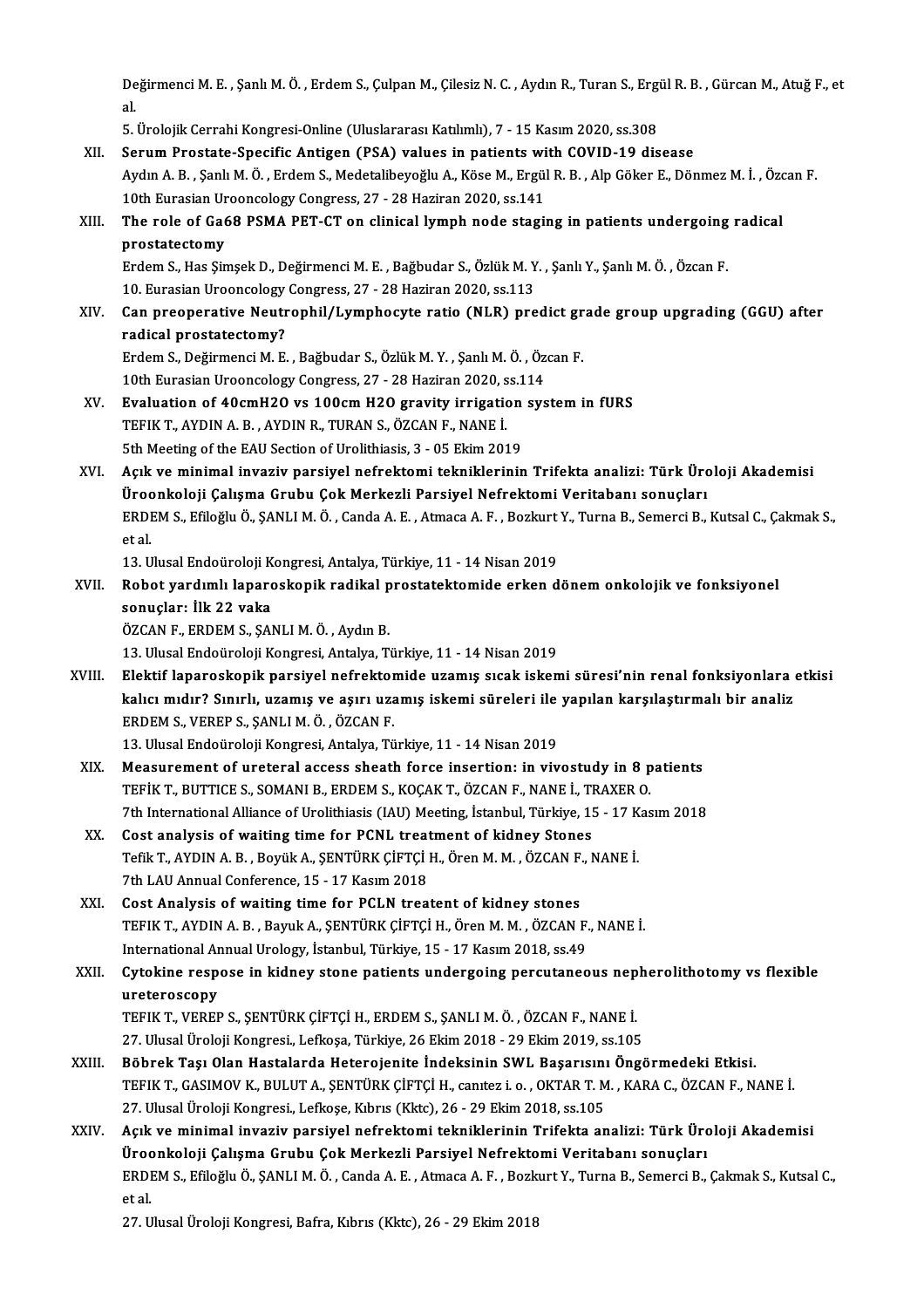- XXV. Does it matter who perform multiparametric magnetic resonance imaging directed cognitive<br>Annostate bioney to detect prestate concer? The companiesp of unelegists and pedialogists Does it matter who perform multiparametric magnetic resonance imaging directed cogniti<br>prostate biopsy to detect prostate cancer? The comparison of urologists and radiologists<br>FRDEM S, VERER S, VITCIN V, Avdy B, Kartel M, Does it matter who perform multiparametric magnetic resonance imaging directed c<br>prostate biopsy to detect prostate cancer? The comparison of urologists and radiolo<br>ERDEM S., VEREP S., YİTGİN Y., Aydın B., Kartal M. G. , T prostate biopsy to detect prostate cancer? The comparison of urologists and radiologists<br>ERDEM S., VEREP S., YİTGİN Y., Aydın B., Kartal M. G. , Tunacı A., Sanli O., ANDER A. H. , ÖZCAN F.<br>36th World Congress of Endourolog ERDEM S., VEREP S., YİTGİN Y., Aydın B., Kartal M. G., Tunacı A., Sanli O., ANDER A. H., ÖZCAN F.<br>36th World Congress of Endourology, Paris, Fransa, 20 - 23 Eylül 2018, ss.5<br>XXVI. New catheter placement technique of quadra
- 36th World Congress of Endourology, Paris, Fransa, 20 23 Eylül 2018, ss.5<br>New catheter placement technique of quadratus lumborum block for postope<br>laparoscopic nephrectomies: A preliminary report with technical descripti New catheter placement technique of quadratus lumborum block for postoperative analgesia in<br>laparoscopic nephrectomies: A preliminary report with technical description<br>KARADENIZ M., TEFIK T., ERDEM S., SANLI O., Şentürk Çi la<sub>l</sub><br>KA<br>26 KARADENIZ M., TEFIK T., ERDEM S., SANLI O., Şentürk Çiftçi H., NANE İ., |<br>M.<br>36th World Congress of Endourology, Paris, Fransa, 20 - 23 Eylül 2018<br>Match nair analysis of kidney stanes >1100 Hounsfield Units tr

- M.<br>36th World Congress of Endourology, Paris, Fransa, 20 23 Eylül 2018<br>XXVII. Match pair analysis of kidney stones >1100 Hounsfield Units treated with SWL decreasing frequency<br>increasing energy technique: Preliminary 36th World Congress of Endourology, Paris, Fransa, 20<br>Match pair analysis of kidney stones >1100 Hou:<br>increasing energy technique: Preliminary report Match pair analysis of kidney stones >1100 Hounsfield Units<br>increasing energy technique: Preliminary report<br>GASIMOV K., TEFIK T., Kara C., ERDEM S., KOÇAK T., ÖZCAN F., NANE İ.<br>26th World Congress of Endourology, Peris, Er increasing energy technique: Preliminary report<br>GASIMOV K., TEFIK T., Kara C., ERDEM S., KOÇAK T., ÖZCAN F., NANE İ.<br>36th World Congress of Endourology, Paris, Fransa, 20 - 23 Eylül 2018 GASIMOV K., TEFIK T., Kara C., ERDEM S., KOÇAK T., ÖZCAN F., NANE İ.<br>36th World Congress of Endourology, Paris, Fransa, 20 - 23 Eylül 2018<br>XXVIII. The relationship between PIRADSv2 scores and the incidence of prostate
- 36th World Congres<br>The relationship<br>prostate biopsies<br>EPDEM S. ÖZCAN E The relationship between PIRADSv2 scores and the incidence of prostate<br>prostate biopsies<br>ERDEM S., ÖZCAN F., YİTGİN Y., VEREP S., Aydın B., Tunacı A., ANDER A. H. , SANLI O.<br>26th World Congress of Endourology, Paris, Erans prostate biopsies<br>36th World Congress of Endourology, Paris, Fransa, 20 - 23 Eylül 2018, ss.5<br>36th World Congress of Endourology, Paris, Fransa, 20 - 23 Eylül 2018, ss.5

- XXIX. Measurement of ureteral access sheath force insertion: in vivo study in 6 patients TEFIK T., Buttice S., Somani B., ANDER A.H., ERDEM S., VEREP S., ÖZCAN F., KOÇAK T., NANE İ., TRAXER O. 36th World Congress of Endourology, Paris, Fransa, 20 - 23 Eylül 2018 TEFIK T., Buttice S., Somani B., ANDER A. H., ERDEM S., VEREP S., ÖZCAN F., KOÇAK T., NANE İ., 7<br>36th World Congress of Endourology, Paris, Fransa, 20 - 23 Eylül 2018<br>XXX. Analysis of the costs on the waiting list for perc
- 36th World Congress of Endourology, Paris, Fransa, 20 23 Eylül 2018<br>Analysis of the costs on the waiting list for percutanous treatment of kidne<br>Ozmez A., TEFIK T., Şentürk Çiftçi H., Aydın B., VEREP S., ERDEM S., ÖZCAN Ozmez A., TEFIK T., Şentürk Çiftçi H., Aydın B., VEREP S., ERDEM S., ÖZCAN F., NANE İ.<br>36th World Congress of Endourology, Paris, Fransa, 20 - 23 Eylül 2018 Ozmez A., TEFIK T., Şentürk Çiftçi H., Aydın B., VEREP S., ERDEM S., ÖZCAN F., NANE İ.<br>36th World Congress of Endourology, Paris, Fransa, 20 - 23 Eylül 2018<br>XXXI. The concordance between prostate cancer core sites in cogni
- 36th World Congress of Endourology, Paris, Fransa, 20 23 Eylül 2018<br>The concordance between prostate cancer core sites in cognitive systematic biopsy and the<br>localization of suspicious lesions at multiparametric prostate The concordance be<br>localization of susp<br>preliminary report<br>EPDEM S. VERER S. V localization of suspicious lesions at multiparametric prostate magnetic res<br>preliminary report<br>ERDEM S., VEREP S., YİTGİN Y., Aydın B., Tunacı A., ANDER A. H. , SANLI O., ÖZCAN F.<br>26th World Congress of Endourology, Paris,

preliminary report<br>ERDEM S., VEREP S., YİTGİN Y., Aydın B., Tunacı A., ANDER A. H. , SANLI O., ÖZCAN F.<br>36th World Congress of Endourology, Paris, Fransa, 20 - 23 Eylül 2018

ERDEM S., VEREP S., YİTGİN Y., Aydın B., Tunacı A., ANDER A. H. , SANLI O., ÖZCAN F.<br>36th World Congress of Endourology, Paris, Fransa, 20 - 23 Eylül 2018<br>XXXII. Comparison of patient reported outcomes in SWL, FURS and 36th World Congress of Endouro<br>Comparison of patient report<br>Quality of Life Questionnaire<br>VERERS TEEIVT FRARMS SAL Comparison of patient reported outcomes in SWL, FURS and<br>Quality of Life Questionnaire<br>VEREP S., TEFIK T., ERDEM S., SANLI O., KOÇAK T., ÖZCAN F., NANE İ.<br>26th World Congress of Endourelagy, Baris, Eransa, 20,, 22 Evlül 20 Quality of Life Questionnaire<br>VEREP S., TEFIK T., ERDEM S., SANLI O., KOÇAK T., ÖZCAN F., NANE İ.<br>36th World Congress of Endourology, Paris, Fransa, 20 - 23 Eylül 2018

- VEREP S., TEFIK T., ERDEM S., SANLI O., KOÇAK T., ÖZCAN F., NANE İ.<br>36th World Congress of Endourology, Paris, Fransa, 20 23 Eylül 2018<br>XXXIII. Clinical implication of stone culture on postoperative SIRS and concordance 36th World Congress of Endourology, Paris, Fransa, 20 - 23 Eylül 2018<br>Clinical implication of stone culture on postoperative SIRS and co<br>postoperative urine culture after percutaneous nephrolithotomy.<br>VERED S. TEELY T. DOG Clinical implication of stone culture on postoperative SIRS and constoperative urine culture after percutaneous nephrolithotomy<br>VEREP S., TEFIK T., Degirmenci E., ERDEM S., KOÇAK T., NANE İ., ÖZCAN F.<br>26th World Congress o postoperative urine culture after percutaneous nephrolithotom<br>VEREP S., TEFIK T., Degirmenci E., ERDEM S., KOÇAK T., NANE İ., ÖZCAN<br>36th World Congress of Endourology, Paris, Fransa, 20 - 23 Eylül 2018<br>Pelstian hetween pro
	-
- 36th World Congress of Endourology, Paris, Fransa, 20 23 Eylül 2018<br>XXXIV. Relation between protein levels of antioxidant system enzyme genes with bladder cancer. 36th World Congress of Endourology, Paris, Fransa, 20 - 23 Eylül 2018<br>Relation between protein levels of antioxidant system enzyme genes with bladder cano<br>Abubekir B., ERDEM S., KÜÇÜKGERGİN C., Tefik T. C. , ÖZCAN F., SEÇK Relation between protein levels of antioxidant system enz<br>Abubekir B., ERDEM S., KÜÇÜKGERGİN C., Tefik T. C. , ÖZCAN F., SI<br>Eurasian Uro-Oncology Congress, 28 Haziran - 01 Temmuz 2018<br>Comparison of fomale and male patients Abubekir B., ERDEM S., KÜÇÜKGERGİN C., Tefik T. C. , ÖZCAN F., SEÇKİN G. Ş. , ŞANLI M. Ö. , NANE İ.<br>Eurasian Uro-Oncology Congress, 28 Haziran - 01 Temmuz 2018<br>XXXV. Comparison of female and male patients for oncologic
- Eurasian Uro-Oncology Congress, 28 Haziran 01 Temmuz 2018<br>Comparison of female and male patients for oncological parameters and s<br>muscle invasive bladder cancer<br>SANLI 0., BÖYÜK A., Yagci M., ERDEM S., Degirmenci E., Aydı Comparison of female and male patients for oncological parameters and survival outcomes in muscle invasive bladder cancer<br>SANLI O., BÖYÜK A., Yagci M., ERDEM S., Degirmenci E., Aydın B., VEREP S., ÖZCAN F.<br>8th Euroasian Urooncology Association Congress, Tbilisi, Gürcistan, 28 Haziran - 01 Temmuz 2018<br>Belation be

- SANLI O., BÖYÜK A., Yagci M., ERDEM S., Degirmenci E., Aydın B., VEREP S., ÖZCAN F.<br>8th Euroasian Urooncology Association Congress, Tbilisi, Gürcistan, 28 Haziran 01 Temmuz 2018<br>XXXVI. Relation between protein levels of 8th Euroasian Urooncology Association Congress, Tbilisi, Gürcistan, 28 Haziran - 01 Tem<br>Relation between protein levels of antioxidant system enzyme genes with blad<br>BÖYÜK A., ERDEM S., Küçükgergin C., TEFIK T., ÖZCAN F., S Relation between protein levels of antioxidant system enzyme genes with bladder canon<br>BÖYÜK A., ERDEM S., Küçükgergin C., TEFIK T., ÖZCAN F., SEÇKİN G. Ş. , SANLI O., NANE İ.<br>8th Euroasian Urooncology Asociation Congress, BÖYÜK A., ERDEM S., Küçükgergin C., TEFIK T., ÖZCAN F., SEÇKİN G. Ş. , SANLI O., NANE İ.<br>8th Euroasian Urooncology Asociation Congress, Tbilisi, Gürcistan, 28 Haziran - 01 Temmuz 2018<br>XXXVII. The Oncological Outcomes o
- 8th Euroasian Urooncology Asociation Congress, Tbilisi, Gürcistan, 28 Haziran 01 Temmuz 2018<br>The Oncological Outcomes of Laparoscopic Partial Nephrectomy: Single center 10 year<br>ERDEM S., VEREP S., TEFIK T., ANDER A. H., The Oncological Outcomes of Laparoscopic Partial Nephrectomy: Single center 10 year<br>ERDEM S., VEREP S., TEFIK T., ANDER A. H. , NANE İ., ÖZCAN F., SANLI O.<br>8th Euroasian Urooncology Association Congress, Tbilisi, Gürcistan

ERDEM S., VEREP S., TEFIK T., ANDER A. H., NANE İ., ÖZCAN F., SANLI O.<br>8th Euroasian Urooncology Association Congress, Tbilisi, Gürcistan, 28 Haziran - 01 Temmuz 2018<br>XXXVIII. The association between lymph node density and 8th Euroasian Urooncology Association Congress, T<br>The association between lymph node density<br>cystectomy in muscle invasive bladder cancer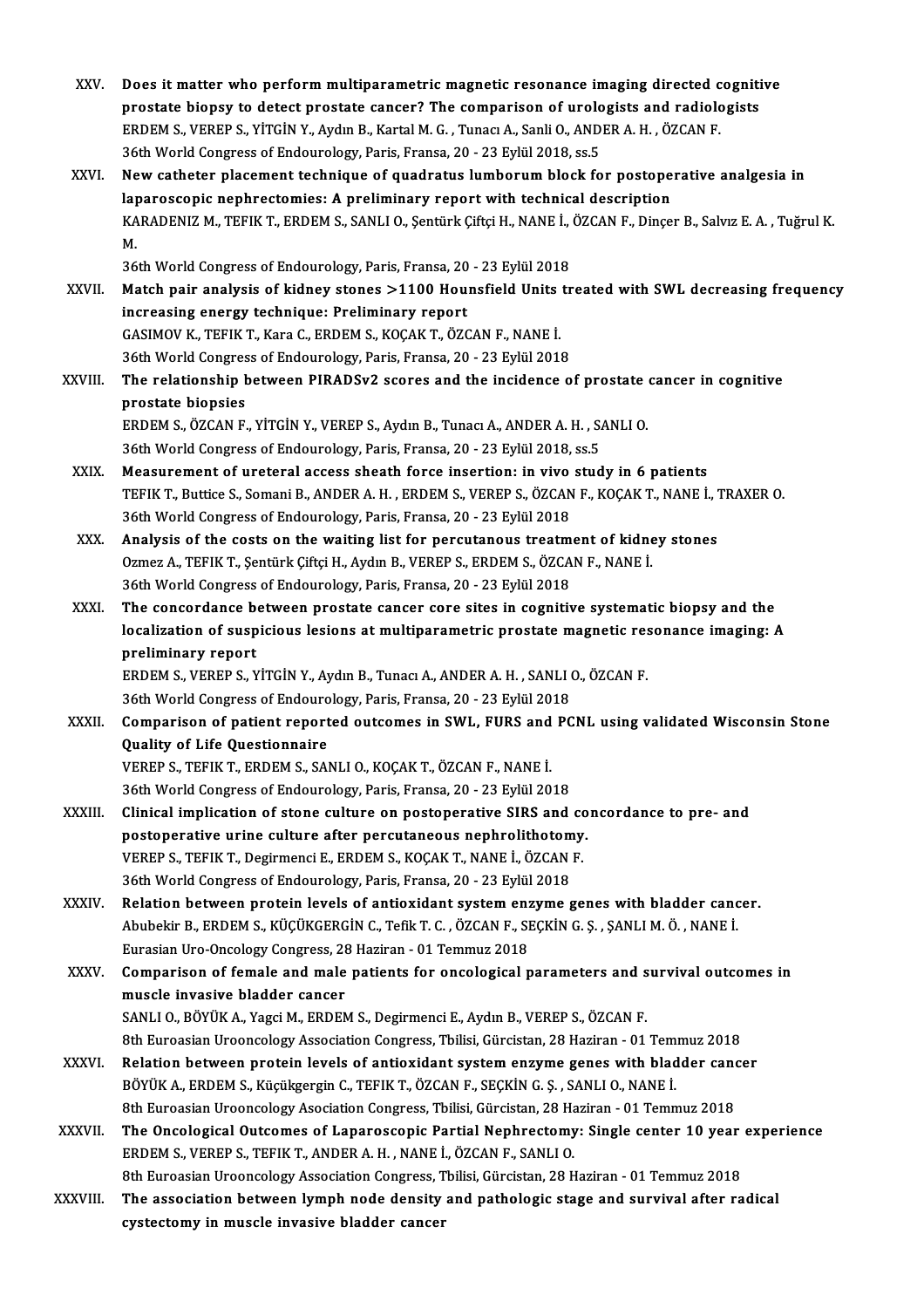BÖYÜKA.,ERDEMS.,AydınB.,ÖnenM.M. ,ÖZCANF.,SANLIO.

8th Euroasian Urooncology Association Congress, Tbilisi, Gürcistan, 28 Haziran - 01 Temmuz 2018

- BÖYÜK A., ERDEM S., Aydın B., Önen M. M. , ÖZCAN F., SANLI O.<br>8th Euroasian Urooncology Association Congress, Tbilisi, Gürcistan, 28 Haziran 01 Temmuz 2018<br>XXXIX. The factors associated with Gleason upgrading at radical 8th Euroasian Urooncology Association Congress, Tbilisi, Gürcistan, 2<br>The factors associated with Gleason upgrading at radical pro<br>single institutional assessment of biopsy and final pathology<br>EPDEM S. TEELY T. VERERS, OFW The factors associated with Gleason upgrading at radical prostatectomy: A perspect<br>single institutional assessment of biopsy and final pathology<br>ERDEM S., TEFIK T., VEREP S., Ozluk Y., KILIÇASLAN I., TUNÇ H. M. , SANLI O., single institutional assessment of biopsy and final pathology<br>ERDEM S., TEFIK T., VEREP S., Ozluk Y., KILIÇASLAN I., TUNÇ H. M. , SANLI O., NANE İ., ÖZCAN F.<br>113rd American Urological Association Annual Meeting, San Franci ERDEM S., TEFIK T., VEREP S., Ozluk Y., KILIÇASLAN I., TUNÇ H. M. , SANLI O., NANE İ., ÖZCAN F.<br>113rd American Urological Association Annual Meeting, San Francisco, Amerika Birleşik Devletl<br>2018 113rd American Urological Association Annual Meeting, San Francisco, Amerika Birleşik Devletleri, 18 - 21 M<br>2018<br>XL. Increased fibrinogen and d-dimer levels are associated with adverse tumor characteristics and<br>decreased s
	- 2018<br>Increased fibrinogen and d-dimer levels are associated with adverse tumor characteristics and<br>decreased survival in renal cell carcinoma: The 2nd report with extended patient number and<br>follow up Increased<br>decreased<br>follow-up<br>EPDEM S. J decreased survival in renal cell carcinoma: The 2nd report with exten<br>follow-up<br>ERDEM S., VEREP S., Pazır Y., TEFIK T., TUNÇ H. M. , ÖZCAN F., SANLI O., NANE İ.<br>112rd American Urolagiaal Association Annual Meeting San Fran

follow-up<br>ERDEM S., VEREP S., Pazır Y., TEFIK T., TUNÇ H. M. , ÖZCAN F., SANLI O., NANE İ.<br>113rd American Urological Association Annual Meeting, San Francisco, Amerika Birleşik Devletleri, 18 - 21 Mayıs<br>2018 ERDE<br>113rd<br>2018<br>The r 113rd American Urological Association Annual Meeting, San Francisco, Amerika Birleşik Devletleri, 18 - 21 May<br>2018<br>XLI. The pathological upgrading and upstaging after radical prostatectomy in low risk prostate cancer<br>patie

- 2018<br>The pathological upgrading and upstaging after radical prostatectomy in low risk prostate cance<br>patients who are eligible for active surveillance: How safe is it to depend on bioptic pathology?<br>EPDEM S. VERER S. VITCI The pathological upgrading and upstaging after radical prost<br>patients who are eligible for active surveillance: How safe is<br>ERDEM S., VEREP S., YİTGİN Y., TEFIK T., Ozluk Y., SANLI O., ÖZCAN F.<br>Sumposium op rabatissan Naw patients who are eligible for active surveillance: How safe is it to depend on bioptic pathology?<br>ERDEM S., VEREP S., YİTGİN Y., TEFIK T., Ozluk Y., SANLI O., ÖZCAN F. Symposium on roboticsan New Technologies in Prostate Cancer, İstanbul, Türkiye, 12 - 13 Nisan 2018
- XLII. Incidence of High Risk Prostate Cancer in Prostate Biopsies According to PIRADSV2 Classification<br>YİTGİN Y., VEREP S., Yagci M., ERDEM S., Tunacı A., ÖZCAN F. Incidence of High Risk Prostate Cancer in Prostate Biopsies According to PIRADSV2 Classi:<br>YİTGİN Y., VEREP S., Yagci M., ERDEM S., Tunacı A., ÖZCAN F.<br>Symposium on roboticsan New Technologies in Prostate Cancer, İstanbul,
- YİTGİN Y., VEREP S., Yagci M., ERDEM S., Tunacı A., ÖZCAN F.<br>Symposium on roboticsan New Technologies in Prostate Cancer, İstanbul, Türkiye, 12 13 Nisan 2018<br>XLIII. Increased Warm Ischemia Time Associated Postoperative R Symposium on roboticsan New Technologies in Prostate Cancer, İstanbul, Türkiye, 12 - 13 Nisan 2018<br>Increased Warm Ischemia Time Associated Postoperative Renal Functional Loss After Lapaı<br>Partial Nephrectomy In Patients Wit Increased Warm Ischemia Tim<br>Partial Nephrectomy In Patien<br>Intermediate Term Follow-Up<br>FRDEM S. RÖVÜK A. VERER S. TEI Partial Nephrectomy In Patients With Contralateral Functioning Kidney Is Regained During<br>Intermediate Term Follow-Up<br>ERDEM S., BÖYÜK A., VEREP S., TEFIK T., NANE İ., ÖZCAN F., SANLI O. I<mark>ntermediate Term Follow-Up</mark><br>ERDEM S., BÖYÜK A., VEREP S., TEFIK T., NANE İ., ÖZCAN F., SANLI O.<br>European Association of Urology Congress 2018, Kopenhag, Danimarka, 16 - 20 Mart 2018<br>Mesane kanserli bastalarda yarvant ura

ERDEM S., BÖYÜK A., VEREP S., TEFIK T., NANE İ., ÖZCAN F., SANLI O.<br>European Association of Urology Congress 2018, Kopenhag, Danimarka, 16 - 20 Mart 2018<br>XLIV. Mesane kanserli hastalarda varyant urotelyal histoloji ile European Associat<br>Mesane kanserli<br>arasındaki ilişki.<br>PÖVÜY A. SANLLM Mesane kanserli hastalarda varyant urotelyal histoloji ile patolojik evre ve hastalığa özgü s<br>arasındaki ilişki.<br>BÖYÜK A., ŞANLI M. Ö. , ERDEM S., TEFİK T., ÖZLÜK M. Y. , KILIÇASLAN I., NANE İ., ÖZCAN F., TUNÇ H. M.<br>26 Ulu

arasındaki ilişki.<br>BÖYÜK A., ŞANLI M. Ö. , ERDEM S., TEFİK T., ÖZLÜK M. Y. , KILIÇASLAN I., NANE İ., ÖZCAN F., TUNÇ H. M.<br>26. Ulusal Üroloji Kongresi, Girne, Kıbrıs (Kktc), 12 - 15 Ekim 2017 BÖYÜK A., ŞANLI M. Ö. , ERDEM S., TEFİK T., ÖZLÜK M. Y. , KILIÇASLAN I., NANE İ., ÖZCAN F., TUNÇ H. M.<br>26. Ulusal Üroloji Kongresi, Girne, Kıbrıs (Kktc), 12 - 15 Ekim 2017<br>XLV. Mesane kanseri hastalarında radikal sistektom

- 26. Ulusal Üroloji Kongresi, Girne, Kıbrıs (Kktc), 12 15 Ekim 2017<br>Mesane kanseri hastalarında radikal sistektomi öncesi hipoalbu<br>sağkalım ile ilişkilidir; cerrahi komplikasyonlarla ilişkisi yoktur<br>EPDEM S. BÖYÜK A. VİTC Mesane kanseri hastalarında radikal sistektomi öncesi hipoalbuminemi kanser spesifik ve genel<br>sağkalım ile ilişkilidir; cerrahi komplikasyonlarla ilişkisi yoktur<br>ERDEM S., BÖYÜK A., YİTGİN Y., GASIMOV K., VEREP S., TEFIK T sağkalım ile ilişkilidir; cerrahi komplikasyonlarla ilişkisi yol<br>ERDEM S., BÖYÜK A., YİTGİN Y., GASIMOV K., VEREP S., TEFIK T., KO<br>26. Ulusal Üroloji Kongresi, Girne, Kıbrıs (Kktc), 12 - 15 Ekim 2017<br>Kontraktoral fanksiyon ERDEM S., BÖYÜK A., YİTGİN Y., GASIMOV K., VEREP S., TEFIK T., KOÇAK T., ÖZCAN F., TUNC M., NANE İ., et al.<br>26. Ulusal Üroloji Kongresi, Girne, Kıbrıs (Kktc), 12 - 15 Ekim 2017<br>XLVI. Kontralateral fonksiyonel böbrekli hast
- 26. Ulusal Üroloji Kongresi, Girne, Kıbrıs (Kktc), 12 15 Ekim 2017<br>Kontralateral fonksiyonel böbrekli hastalarda laparoskopik parsiyel nefrektomi sonrası aşırı uzamış<br>sıcak iskemiyle ilişkili renal fonksiyon kaybı orta d Kontralateral fonksiyonel böbrekli hastalard:<br>sıcak iskemiyle ilişkili renal fonksiyon kaybı ç<br>iskemi vakalarıyla karşılaştırmalı bir çalışma<br>EPDEM S. VERER S. BÖVÜY A. TEELY T. AYINCI H sıcak iskemiyle ilişkili renal fonksiyon kaybı orta dönem takiplerde geri kazanılmakt<br>iskemi vakalarıyla karşılaştırmalı bir çalışma<br>ERDEM S., VEREP S., BÖYÜK A., TEFIK T., AKINCI H. M. , ÖZCAN F., TUNC M., NANE İ., ŞANLI

iskemi vakalarıyla karşılaştırmalı bir çalışma<br>ERDEM S., VEREP S., BÖYÜK A., TEFIK T., AKINCI H. M. , ÖZCAN F., TI<br>26. Ulusal Üroloji Kongresi, Girne, Kıbrıs (Kktc), 12 - 15 Ekim 2017<br>Padikal prostataktami saprası WHO (ISU

ERDEM S., VEREP S., BÖYÜK A., TEFIK T., AKINCI H. M. , ÖZCAN F., TUNC M., NANE İ., ŞANLI M. Ö.<br>26. Ulusal Üroloji Kongresi, Girne, Kıbrıs (Kktc), 12 - 15 Ekim 2017<br>XLVII. Radikal prostatektomi sonrası WHO/ISUP grade grup y 26. Ulusal Üroloji Kongresi, Gi<br>Radikal prostatektomi son:<br>bulgular eşlik etmektedir?<br>ЕРОЕМ S. VERER S. TEELV T Radikal prostatektomi sonrası WHO/ISUP grade grup yükselmesine hangi klinik ve histop:<br>bulgular eşlik etmektedir?<br>ERDEM S., VEREP S., TEFIK T., ÖZLÜK M. Y. , KILICARSLAN I., ŞANLI M. Ö. , NANE İ., TUNC M., ÖZCAN F.<br>26 Hluc

bulgular eşlik etmektedir?<br>ERDEM S., VEREP S., TEFIK T., ÖZLÜK M. Y. , KILICARSLAN I., ŞANLI<br>26. Ulusal Üroloji Kongresi, Girne, Kıbrıs (Kktc), 12 - 15 Ekim 2017<br>Seğ etriyumu inyage eden seviye 4 kaye trembüslü bir böhr ERDEM S., VEREP S., TEFIK T., ÖZLÜK M. Y. , KILICARSLAN I., ŞANLI M. Ö. , NANE İ., TUNC M., ÖZCAN F.<br>26. Ulusal Üroloji Kongresi, Girne, Kıbrıs (Kktc), 12 - 15 Ekim 2017<br>XLVIII. Sağ atriyumu invaze eden seviye 4 kava t

26. Ulusal Üroloji Kongresi, Girne, Kıbrıs (Kktc), 12 - 15 Ekim 2017<br>Sağ atriyumu invaze eden seviye 4 kava trombüslü bir böb<br>tedavisi Sağ atriyumu invaze eden seviye 4 kava trombüslü bir böbrek tümörünün multidisipliner<br>tedavisi<br>ERDEM S., ÖZCAN F., ANDER A. H. , GASIMOV K., Uğurlucan M., Sayın Ö. A. , Ekiz F., Başaran M., NANE İ.<br>26 Ulucal Üralaji Kangre

ERDEM S., ÖZCAN F., ANDER A. H. , GASIMOV K., Uğurlucan M., Sayın Ö. A. , Ekiz F., Başaran M., NANE İ.<br>26. Ulusal Üroloji Kongresi, Girne, Kıbrıs (Kktc), 12 - 15 Ekim 2017 ERDEM S., ÖZCAN F., ANDER A. H. , GASIMOV K., Uğurlucan M., Sayın Ö. A. , Ekiz F., Başaran M., NANE İ.<br>26. Ulusal Üroloji Kongresi, Girne, Kıbrıs (Kktc), 12 - 15 Ekim 2017<br>XLIX. Mesane kanserli hastalarda varyant ürotelyal

26. Ulusal Üroloji I<br>Mesane kanserli<br>arasındaki ilişki<br>PÖVÜY A. SANLIA Mesane kanserli hastalarda varyant ürotelyal histoloji ile patolojik evre ve hastalığa öz<sub>i</sub><br>arasındaki ilişki<br>BÖYÜK A., ŞANLI M. Ö. , ERDEM S., TEFIK T., Özlük M. Y. , KILIÇASLAN I., NANE İ., ÖZCAN F., TUNC M.<br>26 Hlugal Ü arasındaki ilişki<br>BÖYÜK A., ŞANLI M. Ö. , ERDEM S., TEFIK T., Özlük M. Y. , KILIÇASLAN I., NANE İ., ÖZCAN F., TUNC M.<br>26. Ulusal Üroloji Kongresi, Girne, Kıbrıs (Kktc), 12 - 15 Ekim 2017

L. Von Hippel-Lindau Sendromu'nda Böbrek Tümörlerinin Yönetimi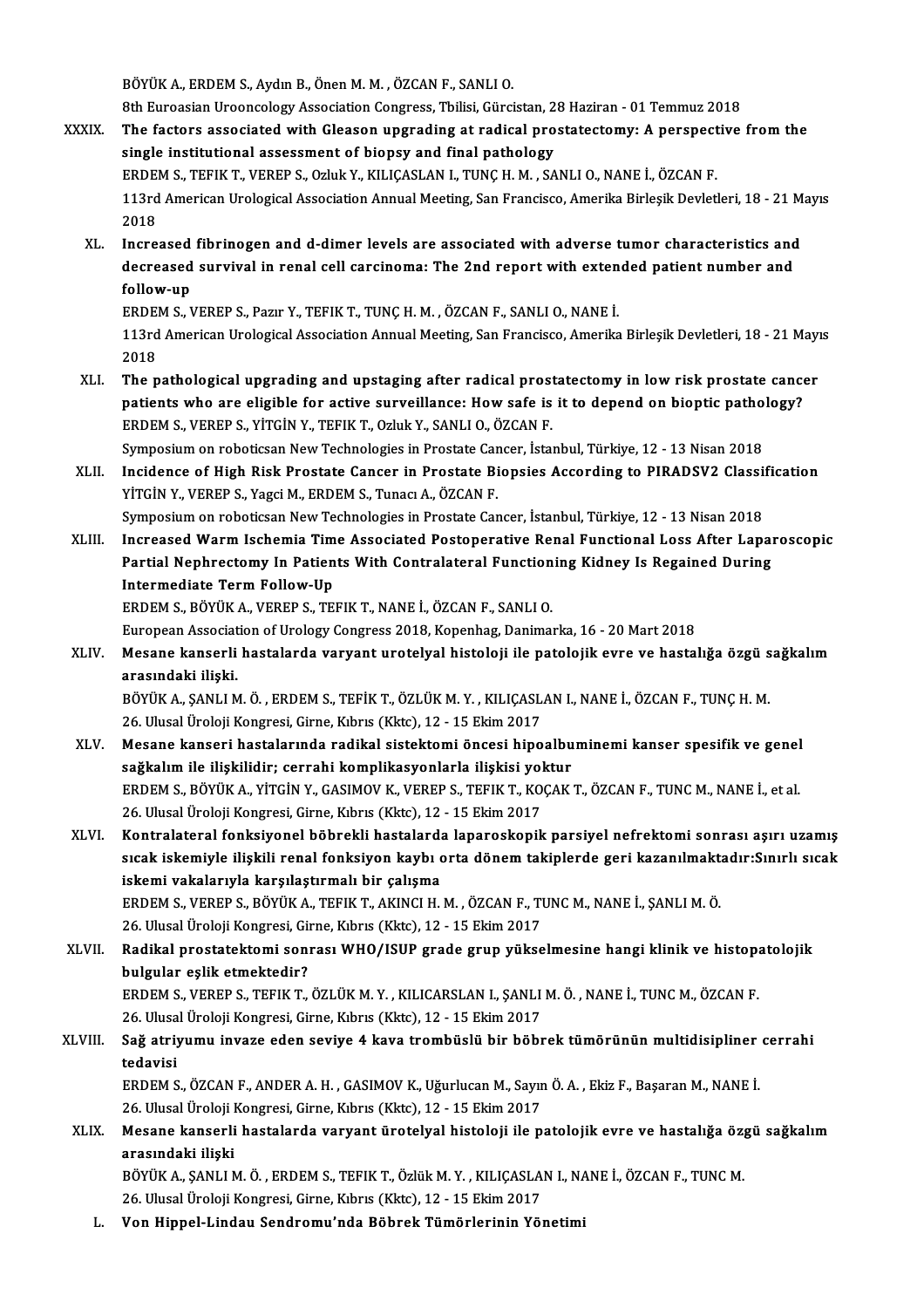ERDEM S., VEREP S., TEFIK T., ŞANLI M. Ö. , ÖZCAN F., NANE İ., ANDER A. H. , TUNC M.<br>26. Ulugal Üralaji Kongresi, Girne, Kıhrıs (Klite), 12., 15. Ekim 2017. 26.<br>26. Ulusal Üroloji Kongresi, Girne, Kıbrıs (Kktc), 12 - 15 Ekim 2017<br>Badikal prestatektemi sennası WHO (ISUP srade suup yukse 26. Ulusal Üroloji Kongresi, Girne, Kıbrıs (Kktc), 12 - 15 Ekim 2017

LI. Radikal prostatektomi sonrasıWHO/ISUP grade grup yukselmesine hangi klinik ve histopatolojik Radikal prostatektomi sonrası WHO/ISUP grade grup yukselmesine hangi klinik ve histopat<br>bulgular eşlik etmektedir?<br>ERDEM S., VEREP S., TEFİK T., ÖZLÜK M. Y. , KILIÇASLAN I., ŞANLI M. Ö. , NANE İ., TUNÇ H. M. , ÖZCAN F.<br>26

bulgular eşlik etmektedir?<br>ERDEM S., VEREP S., TEFİK T., ÖZLÜK M. Y. , KILIÇASLAN I., ŞANLI M<br>26. Ulusal Üroloji Kongresi, Girne, Kıbrıs (Kktc), 12 - 15 Ekim 2017<br>Artmış fibrinejen ve d. dimar değerleri böhrek büçreli kars ERDEM S., VEREP S., TEFİK T., ÖZLÜK M. Y. , KILIÇASLAN I., ŞANLI M. Ö. , NANE İ., TUNÇ H. M. , ÖZCAN F.<br>26. Ulusal Üroloji Kongresi, Girne, Kıbrıs (Kktc), 12 - 15 Ekim 2017<br>LII. Artmış fibrinojen ve d-dimer değerleri böbre

- 26. Ulusal Üroloji Kongresi, Girne, Kıbrıs (Kktc), 12 15 Ekim 2017<br>Artmış fibrinojen ve d-dimer değerleri böbrek hücreli karsinomda kötü t<br>sağkalımla ilişkilidir: Genişletimiş hasta sayısı ve takip süresi ile 2.rapor<br>FRD Artmış fibrinojen ve d-dimer değerleri böbrek hücreli karsinomda köt<br>sağkalımla ilişkilidir: Genişletimiş hasta sayısı ve takip süresi ile 2.rap<br>ERDEM S., VEREP S., Pazır Y., TEFIK T., ÖZCAN F., TUNC M., ŞANLI M. Ö. , NANE sağkalımla ilişkilidir: Genişletimiş hasta sayısı ve takip süresi ile 2.rapor<br>ERDEM S., VEREP S., Pazır Y., TEFIK T., ÖZCAN F., TUNC M., ŞANLI M. Ö. , NANE İ.<br>26. Ulusal Üroloji Kongresi, Girne, Kıbrıs (Kktc), 12 - 15 Ekim ERDEM S., VEREP S., Pazır Y., TEFIK T., ÖZCAN F., TUNC M., ŞANLI M. Ö. , NANE İ.<br>26. Ulusal Üroloji Kongresi, Girne, Kıbrıs (Kktc), 12 - 15 Ekim 2017<br>LIII. Artmış fibrinojen ve d-dimer değerleri böbrek hücreli karsinomda k
- sağkalımla ilişkilidir: Genişletilmiş hasta sayısı ve takip suresi ile 2.rapor (Kongre En İyi İkinci Bildiri<br>Ödülü) Artmı<mark>ş</mark><br>sağkalıı<br>Ödülü)<br>EPDEM sağkalımla ilişkilidir: Genişletilmiş hasta sayısı ve takip suresi ile 2.rapor (<br>Ödülü)<br>ERDEM S., VEREP S., PAZIR Y., TEFİK T., ÖZCAN F., TUNÇ H. M. , ŞANLI M. Ö. , NANE İ.<br>26 Hlucel Üreleji Kongresi Cirne Kıbrıs (Klte), 1

Ödülü)<br>ERDEM S., VEREP S., PAZIR Y., TEFİK T., ÖZCAN F., TUNÇ H. M. , ŞAN<br>26. Ulusal Üroloji Kongresi, Girne, Kıbrıs (Kktc), 12 - 15 Ekim 2017<br>Lanangakanik paraiyal nafraktami yanılan fanksiyanal karaı

ERDEM S., VEREP S., PAZIR Y., TEFİK T., ÖZCAN F., TUNÇ H. M. , ŞANLI M. Ö. , NANE İ.<br>26. Ulusal Üroloji Kongresi, Girne, Kıbrıs (Kktc), 12 - 15 Ekim 2017<br>LIV. Laparoskopik parsiyel nefrektomi yapılan fonksiyonel karşı 26. Ulusal Üroloji Kongresi, Girne, Kıbrıs (Kktc), 12 - 15 Ekim 2017<br>Laparoskopik parsiyel nefrektomi yapılan fonksiyonel karşı böbrekli hastalarda uzam<br>süresi ile ilişkili operasyon sonrası renal fonksiyon kaybı orta döne Laparoskopik pa<br>süresi ile ilişkili<br>kazanılmaktadır<br>EPDEM S. PÖVÜV süresi ile ilişkili operasyon sonrası renal fonksiyon kaybı orta dönem takiplerde geri<br>kazanılmaktadır<br>ERDEM S., BÖYÜK A., VEREP S., TEFIK T., AKINCI H. M. , ÖZCAN F., TUNC M., NANE İ., ŞANLI M. Ö.

26.UlusalÜrolojiKongresi,Girne,Kıbrıs (Kktc),12 -15Ekim2017 ERDEM S., BÖYÜK A., VEREP S., TEFIK T., AKINCI H. M. , ÖZCAN F., TUNC M., NANE İ., ŞANLI M. Ö.<br>26. Ulusal Üroloji Kongresi, Girne, Kıbrıs (Kktc), 12 - 15 Ekim 2017<br>LV. Kasa invaze olmayan mesane kanserli hastalarda radikal

26. Ulusal Üroloji Kongresi, Girne, Kıbrıs (Kktc), 12 - 15 Ekim 2017<br>Kasa invaze olmayan mesane kanserli hastalarda radikal sistektomi sonrası düşük evreli ve organ<br>sınırlı hastalık görülmesi sağkalımda etkili midir? Kasa Kasa invaze olmayan mesa<br>sınırlı hastalık görülmesi s<br>karşılaştırmalı bir çalışma<br>rpnrm s. pöyüv a, yrprp s sınırlı hastalık görülmesi sağkalımda etkili midir? Kasa invaze mesane kanserli hastalarla yapılan<br>karşılaştırmalı bir çalışma<br>ERDEM S., BÖYÜK A., VEREP S., YİTGİN Y., GASIMOV K., TEFIK T., AKINCI H. M. , ÖZCAN F., ŞANLI M

ka<br>ER<br>al<br>26 ERDEM S., BÖYÜK A., VEREP S., YİTGİN Y., GASIMOV K., TEFIK T., AK<br>al.<br>26. Ulusal Üroloji Kongresi, Girne, Kıbrıs (Kktc), 12 - 15 Ekim 2017<br>Lananoskanik Barsiyal Nefraktami Onkalajik Sanuslaru Tak

- al.<br>26. Ulusal Üroloji Kongresi, Girne, Kıbrıs (Kktc), 12 15 Ekim 2017<br>LVI. Laparoskopik Parsiyel Nefrektomi Onkolojik Sonuçları: Tek merkeze ait 10 yıllık tecrübe The<br>Oncologisal Outsomes of Laparossopia Bartial N 26. Ulusal Üroloji Kongresi, Girne, Kıbrıs (Kktc), 12 - 15 Ekim 2017<br>Laparoskopik Parsiyel Nefrektomi Onkolojik Sonuçları: Tek ı<br>Oncological Outcomes of Laparoscopic Partial Nephrectomy<br>FRDEM S. PÖVÜK A. VERER S. TEELK T. Laparoskopik Parsiyel Nefrektomi Onkolojik Sonuçları: Tek merkeze ait<br>Oncological Outcomes of Laparoscopic Partial Nephrectomy<br>ERDEM S., BÖYÜK A., VEREP S., TEFIK T., NANE İ., ÖZCAN F., TUNC M., ŞANLI M. Ö.<br>26 Hlucel Ürele Oncological Outcomes of Laparoscopic Partial Nephrectomy<br>ERDEM S., BÖYÜK A., VEREP S., TEFIK T., NANE İ., ÖZCAN F., TUNC M<br>26. Ulusal Üroloji Kongresi, Girne, Kıbrıs (Kktc), 12 - 15 Ekim 2017<br>Padikal sistektami yapılmış ya 26. Ulusal Üroloji Kongresi, Girne, Kıbrıs (Kktc), 12 - 15 Ekim 2017<br>LVII. Radikal sistektomi yapılmış yetişkin ve yaşlı mesane kanserli hastalar arasında onkolojik
- parametrelerin ve sağkalım bulgularının karşılaştırılması Radikal sistektomi yapılmış yetişkin ve yaşlı mesane kanserli hastalar arasında onkolojik<br>parametrelerin ve sağkalım bulgularının karşılaştırılması<br>ERDEM S., BÖYÜK A., GASIMOV K., YİTGİN Y., VEREP S., TEFIK T., KOÇAK T., Ö parametrelerin ve sağkalım bulgularının karşılaştırılması<br>ERDEM S., BÖYÜK A., GASIMOV K., YİTGİN Y., VEREP S., TEFIK T., KO<br>26. Ulusal Üroloji Kongresi, Girne, Kıbrıs (Kktc), 12 - 15 Ekim 2017<br>Aktif izloma uygun olun arkan ERDEM S., BÖYÜK A., GASIMOV K., YİTGİN Y., VEREP S., TEFIK T., KOÇAK T., ÖZCAN F., TUNC M., NANE İ., et<br>26. Ulusal Üroloji Kongresi, Girne, Kıbrıs (Kktc), 12 - 15 Ekim 2017<br>LVIII. Aktif izleme uygun olup erken radikal pros
- 26. Ulusal Üroloji Kongresi, Girne, l<br>Aktif izleme uygun olup erken<br>retrospektif değerlendirilmesi<br>EPDEM S. VERER S. TEELK T. KU L Aktif izleme uygun olup erken radikal prostatektomi yapılan hastalarda patolojik sonuçların<br>retrospektif değerlendirilmesi<br>ERDEM S., VEREP S., TEFIK T., KILICARSLAN I., KOÇAK T., AKINCI H. M. , ŞANLI M. Ö. , ÖZCAN F., TUNC

retrospektif değerlendirilmesi<br>ERDEM S., VEREP S., TEFIK T., KILICARSLAN I., KOÇAK T., AKINCI H.<br>26. Ulusal Üroloji Kongresi, Girne, Kıbrıs (Kktc), 12 - 15 Ekim 2017<br>Clinisal and malasular sanatis findings of a nationt wit ERDEM S., VEREP S., TEFIK T., KILICARSLAN I., KOÇAK T., AKINCI H. M. , ŞANLI M. Ö. , ÖZCAN F., TUNC M., NANE İ.<br>26. Ulusal Üroloji Kongresi, Girne, Kıbrıs (Kktc), 12 - 15 Ekim 2017<br>LIX. Clinical and molecular genetic f

- 26. Ulusal Üroloji Kongresi, Girne, Kıbrıs<br>Clinical and molecular genetic findi<br>ÖZCAN F., Yeşil G., ÖZCAN İ., ŞENEL Ş.N.<br>22rd Clabal Dontists and Bodiatris Donti Clinical and molecular genetic findings of a patient with fucosidosis: A Case report<br>ÖZCAN F., Yeşil G., ÖZCAN İ., ŞENEL Ş. N.<br>23rd Global Dentists and Pediatric Dentistry Annual Meeting, Münih, Almanya, 17 - 18 Temmuz 201 ÖZCA<br>23rd<br>ss.64<br>Elekti 23rd Global Dentists and Pediatric Dentistry Annual Meeting, Münih, Almanya, 17 - 18 Temmuz 2017, cilt.7, sa.<br>58.64<br>LX. Elektif laparoskopik parsiyel nefrektomide uzamış sıcak iskemi süresine bağlı operasyon sonrası
- ss.64<br>Elektif laparoskopik parsiyel nefrektomide uzamış sıcak iskemi süresine bağlı operasyon sonras<br>gelişen renal disfonkisyon orta dönem takiplerde düzelmektedir: Sınırlı sıcak iskemi uygulanan<br>vekalarla karsılastırmalı Elektif laparoskopik parsiyel nefrekt<br>gelişen renal disfonkisyon orta döne<br>vakalarla karşılaştırmalı bir çalışma<br>EPDEM S. PÖVÜV A. TEELV T. VERED S. 4 gelişen renal disfonkisyon orta dönem takiplerde düzelmektedi<br>vakalarla karşılaştırmalı bir çalışma<br>ERDEM S., BÖYÜK A., TEFIK T., VEREP S., ÖZCAN F., NANE İ., ŞANLI M. Ö.<br>12. Ulucal Endeünalaji Kanspesi Navçebir Türkiye 12 vakalarla karşılaştırmalı bir çalışma<br>ERDEM S., BÖYÜK A., TEFIK T., VEREP S., ÖZCAN F., NANE İ., ŞANLI M. Ö.<br>12. Ulusal Endoüroloji Kongresi, Nevşehir, Türkiye, 12 - 15 Nisan 2017, ss.58<br>Eynandad indisations (non adharansa

- ERDEM S., BÖYÜK A., TEFIK T., VEREP S., ÖZCAN F., NANE İ., ŞANLI M. Ö.<br>12. Ulusal Endoüroloji Kongresi, Nevşehir, Türkiye, 12 15 Nisan 2017, ss.58<br>LXI. Expanded indications (non-adherence to guidelines) for SWL using 12. Ulusal Endoüroloji Kongresi, Nevşehir, Türkiye, 12 - 15 Nisan 2017, ss.58<br>Expanded indications (non-adherence to guidelines) for SWL using semi-inte<br>NANE İ., TEFIK T., ERDEM S., BÖYÜK A., ÖZCAN F., KOÇAK T., ANDER A. H Expanded indications (non-adherence to guidelines) for SWL using<br>NANE İ., TEFIK T., ERDEM S., BÖYÜK A., ÖZCAN F., KOÇAK T., ANDER A. H. , AK<br>12. Ulusal Endoüroloji Kongresi, Nevşehir, Türkiye, 12 - 15 Nisan 2017, ss.34<br>Sug NANE İ., TEFIK T., ERDEM S., BÖYÜK A., ÖZCAN F., KOÇAK T., ANDER A. H. , AKINCI H. M.<br>12. Ulusal Endoüroloji Kongresi, Nevşehir, Türkiye, 12 - 15 Nisan 2017, ss.34<br>LXII. Success rate of expanded indications (non-adhere
-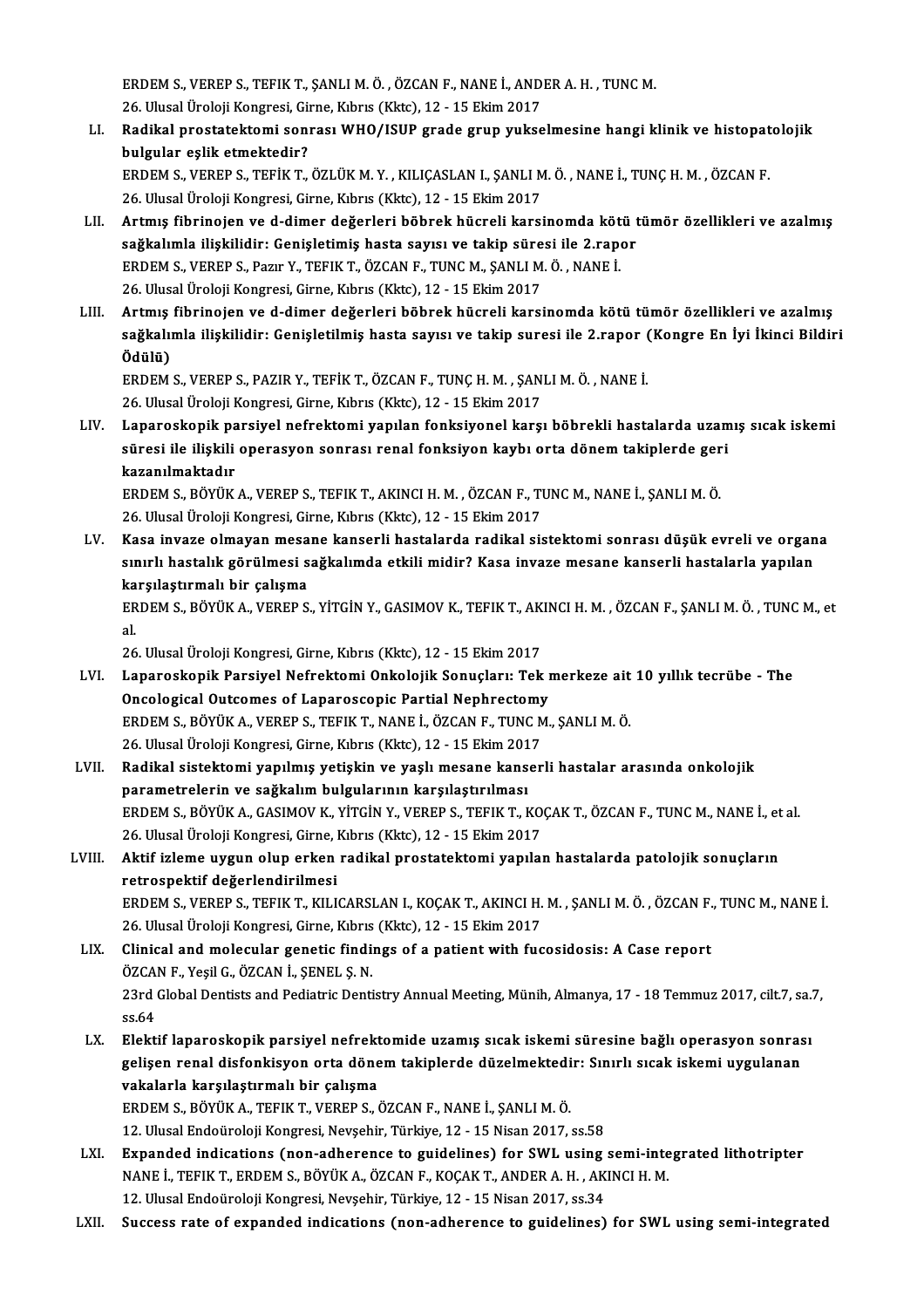|               | lithotripter in a mid volume stone center                                                                                                            |
|---------------|------------------------------------------------------------------------------------------------------------------------------------------------------|
|               | TEFIK T., ERDEM S., KOÇAK T., OKTAR T. M., ŞANLI M. Ö., ÖZCAN F., ANDER A. H., AKINCI H. M., NANE İ.                                                 |
|               | World Congress of Endourology, Cape Town, Güney Afrika, 8 - 12 Kasım 2016, ss.106                                                                    |
| LXIII.        | Postoperative renal functional loss recovers during intermediate term follow-up in elective                                                          |
|               | laparoscopic partial nephrectomy with extended warm ischemia application                                                                             |
|               | ERDEM S., BÖYÜK A., VEREP S., TEFIK T., ÖZCAN F., NANE İ., ŞANLI M. Ö.                                                                               |
|               | 34th World Congress of Endourology and SWL, Cape Town, Güney Afrika, 8 - 12 Kasım 2016, ss.74                                                        |
| LXIV.         | Oral and clinical findings of patients Alpha Thalassemia: 2 cases reports                                                                            |
|               | ÖZCAN F., Yeşil G., ŞENEL Ş. N., ÖZCAN İ.                                                                                                            |
|               | PDAA 2016-10th Biennial Conference of the Pediatric Dentistry Association of Asia, Tokyo, Japonya, 26 - 28 Mayıs                                     |
|               | 2016, ss 308                                                                                                                                         |
| LXV           | Mesane kanseri tanılı hastalarda organ koruyucu tedavi sonuçlarımız                                                                                  |
|               | IRIBAS A., AĞAOĞLU F., ÖZKURT S., KILIC L., EKENEL M., BAŞARAN M., TUNC M., ÖZCAN F., DİZDAR Y., DİŞÇİ R., et                                        |
|               | al.                                                                                                                                                  |
|               | 20. Ulusal Kanser Kongresi, Antalya, Türkiye, 19 - 23 Nisan 2013, ss.173                                                                             |
| LXVI.         | Laparoskopik radikal prostatektomi operasyonunda dikenli ile standart monofilaman sütür                                                              |
|               | kullanımının karşılaştırılması.                                                                                                                      |
|               | Tefik T., Khoder M., KARAKUŞ S., SALABAŞ E., ORTAÇ M., TUNÇ H. M., ÖZCAN F., NANE İ., ŞANLI M. Ö.                                                    |
|               | 22. Ulusal Üroloji Kongresi, Girne, Kıbrıs (Kktc), 1 - 04 Mayıs 2012, ss.88                                                                          |
| LXVII.        | Laparoskopik Radikal Prostatektomi: Erken dönem onkolojik sonuçlar.                                                                                  |
|               | Tefik T., Khoder M., KARAKUŞ S., SALABAŞ E., ÖZCAN F., KOÇAK T., NANE İ., ŞANLI M. Ö.                                                                |
|               | 22. Ulusal Üroloji Kongresi, Girne, Kıbrıs (Kktc), 1 - 04 Mayıs 2012, ss.117                                                                         |
| LXVIII.       | Lap üst üriner sistem cerrahisinin komplikasyonları: Tek üroloji departmanının ardışık 300 vaka                                                      |
|               | tecrübesi                                                                                                                                            |
|               | Sanli O., TEFIK T., ORTAÇ M., SALABAŞ E., NAGHIYEV R., NANE İ., ÖZCAN F., OZSOY C.                                                                   |
|               | 21. Ulusal Üroloji Kongresi, İstanbul, Türkiye, 30 Ekim - 03 Kasım 2010, ss.1                                                                        |
| LXIX.         | THE EFFECTS OF PROPHYLACTIC CALCIUM DOBESILATE IN EXPERIMETAL RENAL ISCHEMIA                                                                         |
|               | <b>REPERFUSION INJURY</b>                                                                                                                            |
|               | AKKOÇ A., METİN A., KANDIRALI İ. E., EROĞLU M., YANIK S., ÖZCAN F.                                                                                   |
|               | European Association of Urology Congress 2010, Barselona, İspanya, 16 - 20 Nisan 2010, cilt.9, ss.577                                                |
| LXX.          | Evre I nonseminnmatöz testis kanserlerinde tedavisiz izlem sonuçlarımız                                                                              |
|               | KESKİN S., EKENEL M., BAŞARAN M., BAVBEK S., ESEN T., ÖZCAN F., TUNC M.                                                                              |
|               | III. Tıbbi Onkoloji Kongresi, Antalya, Türkiye, 24 - 28 Mart 2010, ss.6                                                                              |
| LXXI.         | Lap. Radikal Nefrektomi ile Açık Radikal Nefrektominin Prospektif Karşılaştırılması                                                                  |
|               | ŞANLI M. Ö., Tefik T., ORTAÇ M., KARAKUŞ S., KÜÇÜKDURMAZ F., Esen T., TUNC M., ÖZCAN F.                                                              |
|               | 8. Ulusal Endoüroloji KOngresi, Antalya, Türkiye, 4 - 07 Kasım 2009, ss.1                                                                            |
| LXXII.        | 1. High open conversion rate in laparoscopic renal ablative surgery is limited with 20 cases                                                         |
|               | ŞANLI M. Ö., TEFIK T., ORTAÇ M., Karakuş S., ÖZCAN F., İŞSEVER H.                                                                                    |
|               | 27th World Congress of Endourology & SWL, Münih, Almanya, 6 - 10 Ekim 2009, ss.1                                                                     |
| <b>LXXIII</b> | 2. Hemostasis by using the Argon Beam Coagulation (ABC) without clamping Renal Atery is                                                              |
|               | Sufficient in Solitary Peripheral T1a Renal Tumors Treated with Laparoscopic Nephron Sparing                                                         |
|               | Surgery (NSS)                                                                                                                                        |
|               | ŞANLI M. Ö., ORTAÇ M., Mut T., TEFIK T., ÖZCAN F., NANE İ.                                                                                           |
|               | 27th World Congress of Endourology & SWL, Münih, Almanya, 6 - 10 Ekim 2009, ss.1                                                                     |
| <b>LXXIV</b>  | Effects of epidural anaesthesia on deep vein thrombosis after radical prostatectomies                                                                |
|               | Şentürk N. M., Erdemir F., Poyanlı A., Özkan Seyhan T., Özcan F., Kadıoğlu A., Esen T., Orhan Sungur M., Pembeci K.                                  |
|               | 19th Annual ESRA Congress, Rome, İtalya, 01 Ekim 2009, ss.158                                                                                        |
| LXXV.         | Mangan süperoksit dismutaz (MnSOD) (Ala-9Val) ve glutatyon peroksidaz I (GPXI) (Pro198Leu) gen                                                       |
|               | polimorfizmlerinin prostat kanseri ile ilişkisi<br>Küçükgergin C., Gökpınar M., Şanlı M. Ö., Tefik T. Z., Özcan F., Özkök E., Aydın M., Seçkin G. Ş. |
|               | XX.Ulusal Üroloji Kongresi, Antalya, Türkiye, 01 Kasım 2008                                                                                          |
|               |                                                                                                                                                      |